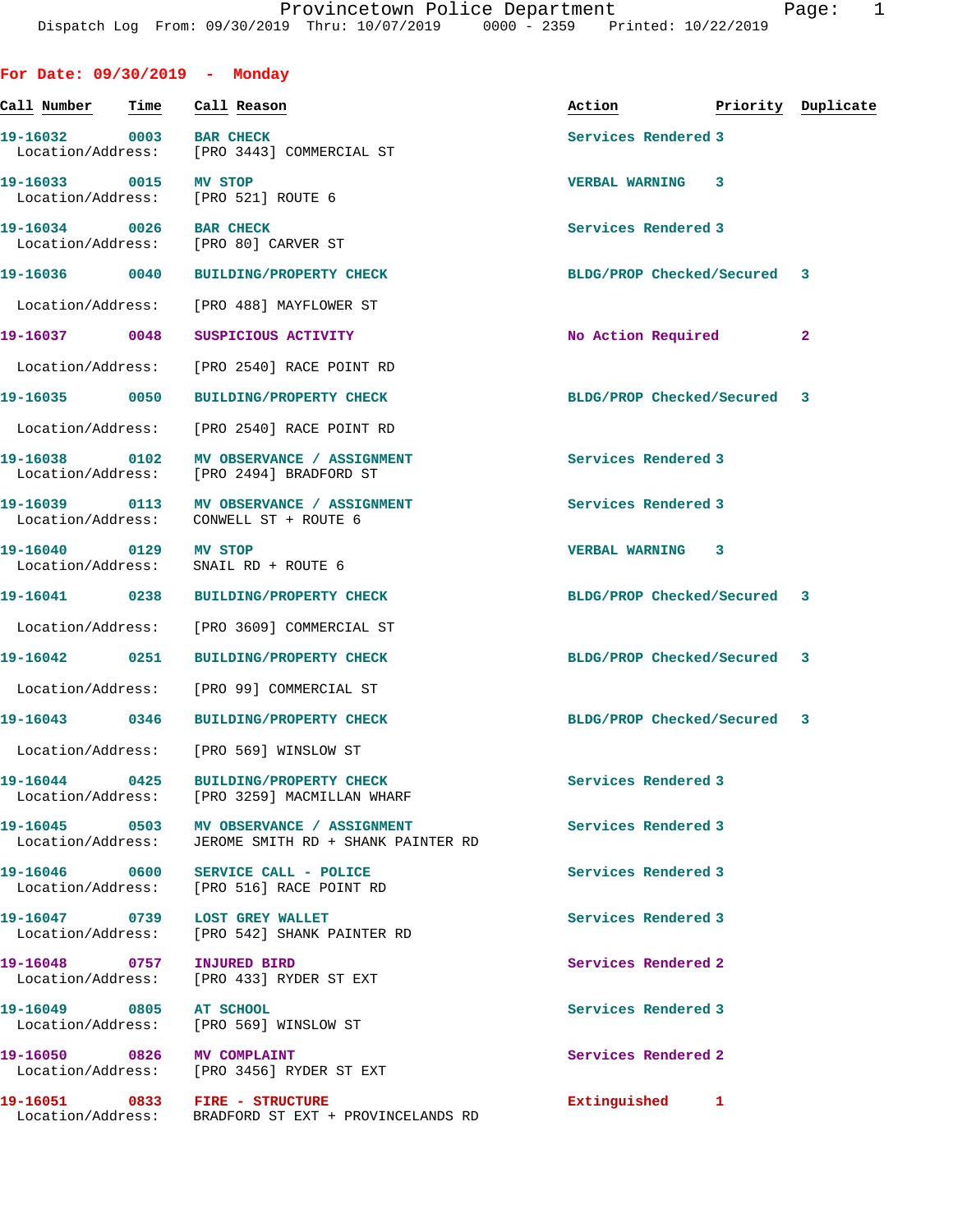|                            | Provincetown Police Department<br>Dispatch Log From: 09/30/2019 Thru: 10/07/2019 0000 - 2359 Printed: 10/22/2019 |                             | 2<br>Page:   |
|----------------------------|------------------------------------------------------------------------------------------------------------------|-----------------------------|--------------|
|                            | 19-16052 0909 SUSPICIOUS ACTIVITY<br>Location/Address: [PRO 877] COMMODORE AVE                                   | Services Rendered 2         |              |
|                            | 19-16053 0943 LOST GREY/BLACK WALLET<br>Location/Address: [PRO 542] SHANK PAINTER RD                             | Services Rendered 3         |              |
|                            | 19-16054 1033 MV OBSERVANCE / ASSIGNMENT<br>Location/Address: [PRO 2521] ROUTE 6                                 | Services Rendered 3         |              |
|                            | 19-16055 1040 LOST VERIZON FLIP PHONE<br>Location/Address: [PRO 542] SHANK PAINTER RD                            | Services Rendered 3         |              |
|                            | 19-16056 1055 BUILDING/PROPERTY CHECK                                                                            | BLDG/PROP Checked/Secured 3 |              |
|                            | Location/Address: [PRO 3430] COMMERCIAL ST                                                                       |                             |              |
|                            | 19-16057 1144 PARK, WALK & TALK<br>Location/Address: [PRO 2490] PROVINCELANDS RD                                 | Services Rendered 3         |              |
|                            | 19-16058 1248 MV COMPLAINT<br>Location/Address: [PRO 660] PRINCE ST                                              | Services Rendered 2         |              |
| 19-16059 1325 MV STOP      |                                                                                                                  | No Action Required          | $\mathbf{2}$ |
|                            | Location/Address: [PRO 1237] MILLER HILL RD                                                                      |                             |              |
|                            | 19-16060 1329 MEDICAL EMERGENCY<br>Location/Address: [PRO 442] HARRY KEMP WAY                                    | Services Rendered 1         |              |
| 19-16061 1352 ANIMAL CALL  | Location/Address: [PRO 2474] BRADFORD ST                                                                         | Services Rendered 2         |              |
|                            | 19-16062 1503 SERVICE CALL - POLICE-SCHOOL<br>Location/Address: [PRO 569] WINSLOW ST                             | Services Rendered 3         |              |
|                            | 19-16063 1523 MV OBSERVANCE / ASSIGNMENT                                                                         | No Action Required          | 3            |
|                            | Location/Address: [PRO 734] BRADFORD ST                                                                          |                             |              |
| 19-16066 1552 FIRE - OTHER |                                                                                                                  | No Action Required          | 1            |
|                            | Location/Address: [PRO 204] COMMERCIAL ST                                                                        |                             |              |
|                            | 19-16065 1603 MV OBSERVANCE / ASSIGNMENT                                                                         | No Action Required          | 3            |
|                            | Location/Address: HARRY KEMP WAY + BREWSTER ST                                                                   |                             |              |
| 19-16068 1704 MV STOP      | Location/Address: [PRO 521] ROUTE 6                                                                              | VERBAL WARNING 3            |              |
|                            | 19-16069 1709 PARK, WALK & TALK                                                                                  | No Action Required          | 3            |
|                            | Location/Address: [PRO 3870] COMMERCIAL ST                                                                       |                             |              |
|                            | 19-16070 1715 MV OBSERVANCE / ASSIGNMENT<br>Location/Address: [PRO 3440] ROUTE 6                                 | Services Rendered 3         |              |
| 19-16071 1901 MV STOP      | Location/Address: [PRO 2577] BRADFORD ST                                                                         | VERBAL WARNING 3            |              |
| 19-16072 1913 MV STOP      | Location/Address: [PRO 1796] BRADFORD ST                                                                         | VERBAL WARNING 3            |              |
| 19-16073 1952 MV STOP      | Location/Address: ROUTE 6 + SNAIL RD                                                                             | VERBAL WARNING 3            |              |
| 19-16076 2030 MV STOP      | Location/Address: [PRO 1886] BRADFORD ST                                                                         | VERBAL WARNING 3            |              |
| 19-16077 2045              | MV STOP                                                                                                          | Citation / Warning Issued 3 |              |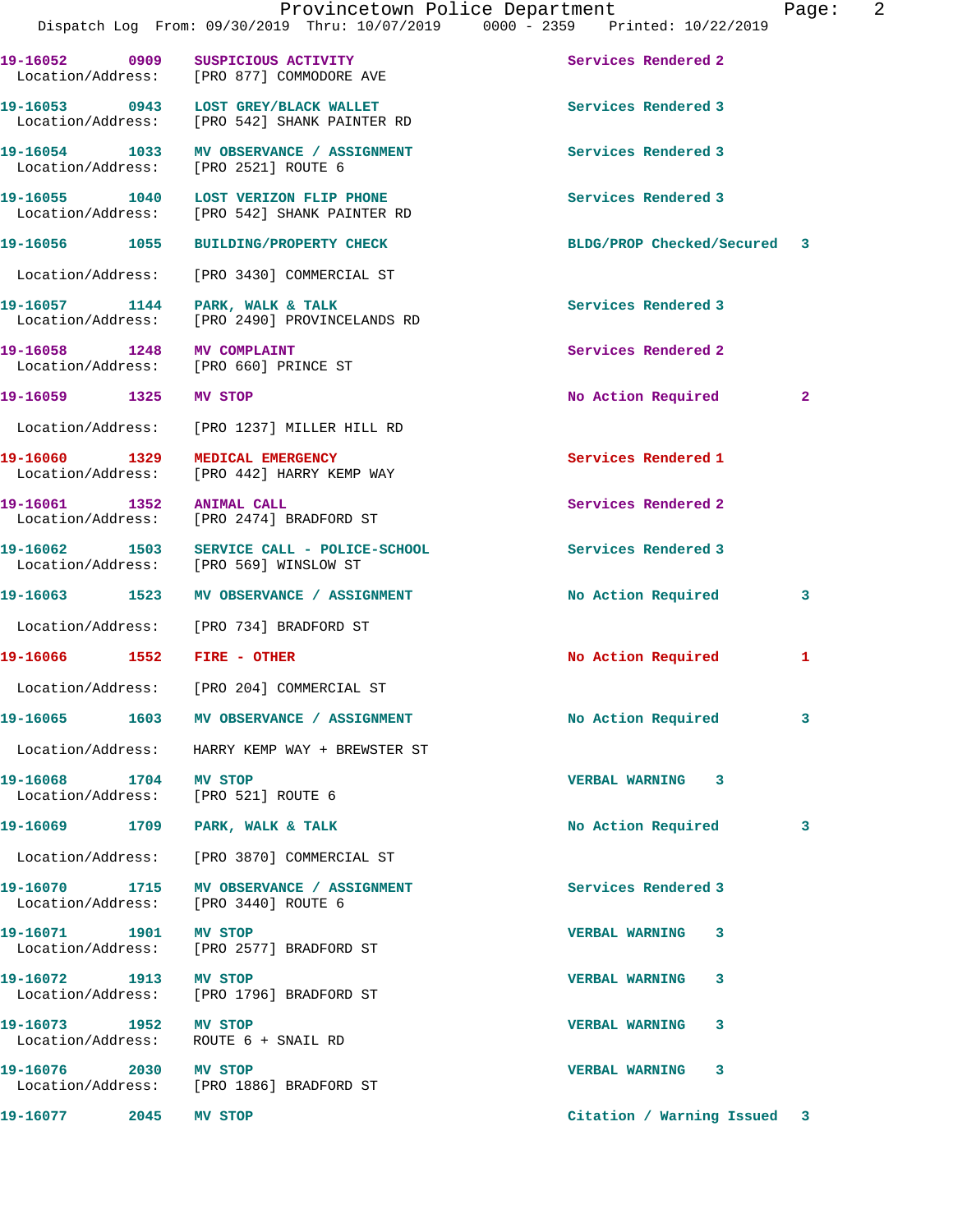|                                  |                                                                                      | Provincetown Police Department<br>Page:                                        | $\overline{3}$ |
|----------------------------------|--------------------------------------------------------------------------------------|--------------------------------------------------------------------------------|----------------|
|                                  |                                                                                      | Dispatch Log From: 09/30/2019 Thru: 10/07/2019 0000 - 2359 Printed: 10/22/2019 |                |
|                                  | Location/Address: [PRO 2479] ROUTE 6                                                 |                                                                                |                |
|                                  | 19-16078 2114 MV OBSERVANCE / ASSIGNMENT<br>Location/Address: BRADFORD ST + RYDER ST | Services Rendered 3                                                            |                |
| 19-16079 2114 MV STOP            | Location/Address: [PRO 42] BRADFORD ST                                               | <b>VERBAL WARNING</b><br>$\mathbf{3}$                                          |                |
| 19-16080 2139 MV STOP            | Location/Address: [PRO 4025] BRADFORD ST                                             | <b>VERBAL WARNING</b><br>3                                                     |                |
| 19-16081 2140 ALARM - FIRE       | Location/Address: [PRO 106] COMMERCIAL ST                                            | False Alarm<br>$\mathbf{1}$                                                    |                |
|                                  | 19-16083 2211 BUILDING/PROPERTY CHECK                                                | BLDG/PROP Checked/Secured 3                                                    |                |
|                                  | Location/Address: [PRO 519] RACE POINT RD                                            |                                                                                |                |
|                                  | 19-16086 2358 BUILDING/PROPERTY CHECK                                                | BLDG/PROP Checked/Secured 3                                                    |                |
|                                  | Location/Address: [PRO 3259] MACMILLAN WHARF                                         |                                                                                |                |
| For Date: $10/01/2019$ - Tuesday |                                                                                      |                                                                                |                |
|                                  | Location/Address: ROUTE 6 + SNAIL RD                                                 | Services Rendered 3                                                            |                |
|                                  | 19-16088 0044 MV OBSERVANCE / ASSIGNMENT<br>Location/Address: RYDER ST + BRADFORD ST | Services Rendered 3                                                            |                |
| 19-16089 0144 NOISE COMPLAINT    |                                                                                      | No Action Required<br>3                                                        |                |
|                                  | Location/Address: [PRO 1339] COMMERCIAL ST                                           |                                                                                |                |
| 19-16090                         | 0145 PARK, WALK & TALK<br>Location/Address: [PRO 539] SHANK PAINTER RD               | Services Rendered 3                                                            |                |
|                                  | 19-16091 0208 BUILDING/PROPERTY CHECK                                                | BLDG/PROP Checked/Secured 3                                                    |                |
|                                  | Location/Address: [PRO 2206] PILGRIMS LANDING                                        |                                                                                |                |
|                                  | 19-16092  0214 BUILDING/PROPERTY CHECK                                               | BLDG/PROP Checked/Secured 3                                                    |                |
|                                  | Location/Address: [PRO 877] COMMODORE AVE                                            |                                                                                |                |
|                                  | 19-16093 0230 BUILDING/PROPERTY CHECK<br>Location/Address: [PRO 433] RYDER ST EXT    | Services Rendered 3                                                            |                |
|                                  | 19-16094 0331 BUILDING/PROPERTY CHECK                                                | BLDG/PROP Checked/Secured 3                                                    |                |
|                                  | Location/Address: [PRO 530] SHANK PAINTER RD                                         |                                                                                |                |
|                                  |                                                                                      | BLDG/PROP Checked/Secured 3                                                    |                |
|                                  | Location/Address: [PRO 3430] COMMERCIAL ST                                           |                                                                                |                |
| Location/Address:                | 19-16096 0532 BUILDING/PROPERTY CHECK<br>[PRO 2977] COMMERCIAL ST                    | Services Rendered 3                                                            |                |
| Location/Address:                | 19-16097 0540 MV OBSERVANCE / ASSIGNMENT<br>ROUTE 6 + CONWELL ST                     | Services Rendered 3                                                            |                |
| Location/Address:                | 19-16098 0605 FLIGHT COVERAGE<br>[PRO 516] RACE POINT RD                             | Services Rendered 3                                                            |                |
|                                  | 19-16099 0613 PARK, WALK & TALK<br>Location/Address: [PRO 3314] COMMERCIAL ST        | Services Rendered 3                                                            |                |
|                                  | 19-16100 0715 MEDICAL EMERGENCY<br>Location/Address: [PRO 1892] SHANK PAINTER RD     | <b>PATIENT REFUSAL 1</b>                                                       |                |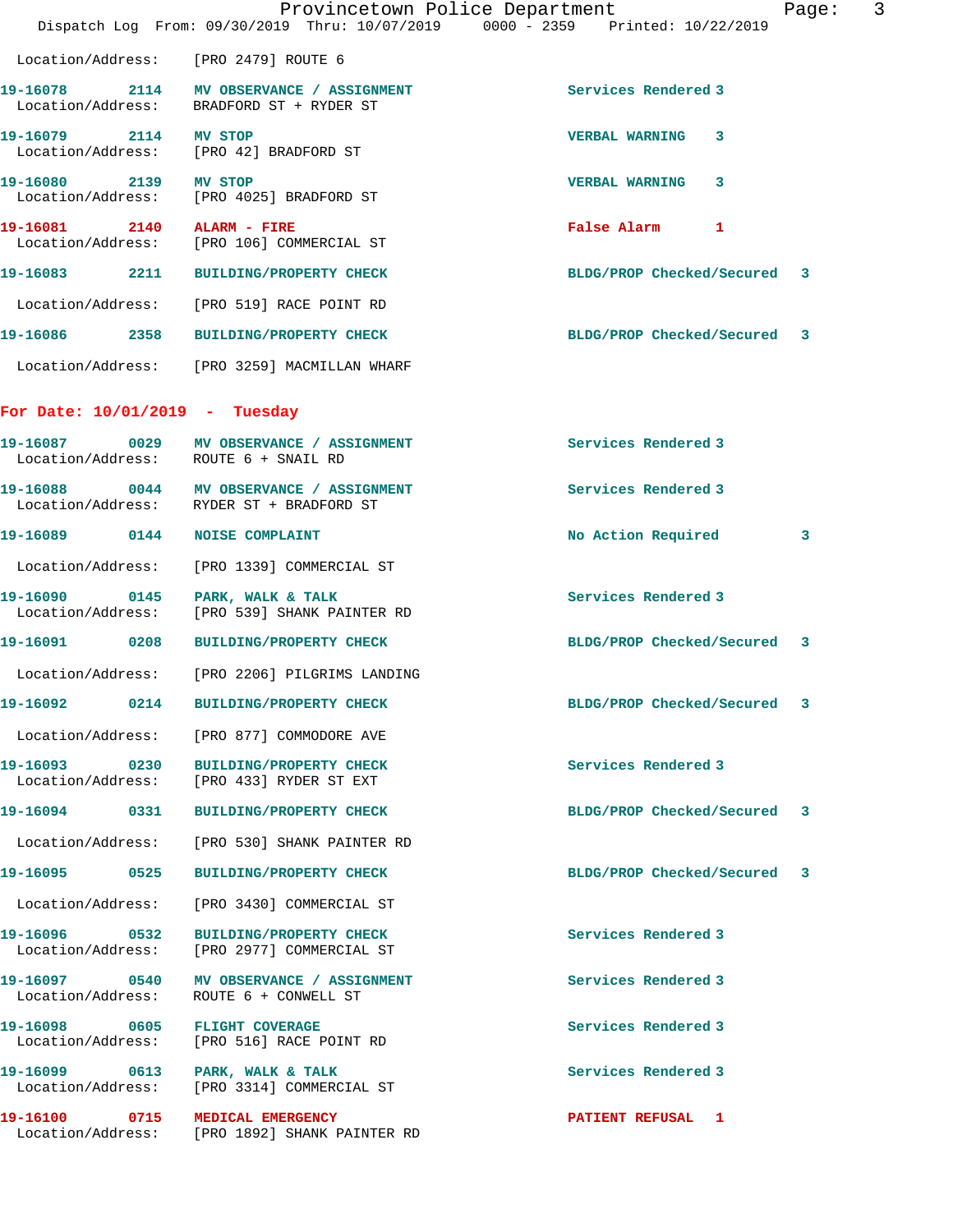|                                                               | Dispatch Log From: 09/30/2019 Thru: 10/07/2019 0000 - 2359 Printed: 10/22/2019           |                            |   |
|---------------------------------------------------------------|------------------------------------------------------------------------------------------|----------------------------|---|
| 19-16101 0749 AT SCHOOL                                       | Location/Address: [PRO 569] WINSLOW ST                                                   | Services Rendered 3        |   |
| 19-16104 1137 MV COLLISION                                    | Location/Address: [PRO 30] BRADFORD ST                                                   | Services Rendered 1        |   |
| 19-16105 1300 PET PANTRY                                      | Location/Address: [PRO 285] COMMERCIAL ST                                                | Services Rendered 3        |   |
| 19-16106 1302 PET PANTRY                                      | Location/Address: [PRO 3296] SHANK PAINTER RD                                            | Services Rendered 3        |   |
| 19-16107 1303 LOST POCKETBOOK                                 | Location/Address: [PRO 542] SHANK PAINTER RD                                             | Services Rendered 3        |   |
| 19-16108 1318 MEDICAL EMERGENCY                               |                                                                                          | Transported to Hospital 1  |   |
|                                                               | Location/Address: [PRO 3449] CAPTAIN BERTIES WAY                                         |                            |   |
|                                                               | 19-16110 1452 SERVICE CALL - POLICE<br>Location/Address: [PRO 569] WINSLOW ST            | Services Rendered 3        |   |
| Location/Address: [PRO 3440] ROUTE 6                          | 19-16109 1454 MV OBSERVANCE / ASSIGNMENT                                                 | Services Rendered 3        |   |
| 19-16111 1515 MV STOP<br>Location/Address: [PRO 2513] ROUTE 6 |                                                                                          | <b>VERBAL WARNING 3</b>    |   |
|                                                               | 19-16112 1533 MV OBSERVANCE / ASSIGNMENT<br>Location/Address: [PRO 537] SHANK PAINTER RD | Services Rendered 3        |   |
| 19-16113 1534 MV STOP<br>Location/Address: [PRO 2513] ROUTE 6 |                                                                                          | <b>VERBAL WARNING 3</b>    |   |
| 19-16114 1557 PARK, WALK & TALK                               | Location/Address: [PRO 105] COMMERCIAL ST                                                | Services Rendered 3        |   |
| 19-16115 1643                                                 | <b>MEDICAL EMERGENCY</b>                                                                 | Transported to Hospital    | 1 |
|                                                               | Location/Address: [PRO 2596] COMMERCIAL ST                                               |                            |   |
| 19-16116 1729                                                 | <b>LOST PROPERTY</b><br>Location/Address: [PRO 542] SHANK PAINTER RD                     | Services Rendered 3        |   |
| 19-16117 1737 SERVE SUMMONS                                   |                                                                                          | Referred to Other Agency 3 |   |
|                                                               | Location/Address: [PRO 2817] COMMODORE AVE                                               |                            |   |
| 19-16118    1739    911 - GENERAL                             |                                                                                          | Referred to Other Agency 1 |   |
|                                                               | Location/Address: [PRO 106] COMMERCIAL ST                                                |                            |   |
|                                                               | 19-16120 1845 BUILDING/PROPERTY CHECK<br>Location/Address: [PRO 2977] COMMERCIAL ST      | Services Rendered 3        |   |
| 19-16121 1920 ALARM - GENERAL                                 | Location/Address: [PRO 440] HARRY KEMP WAY                                               | False Alarm 1              |   |
|                                                               | Location/Address: [PRO 3259] MACMILLAN WHARF                                             | Services Rendered 1        |   |
|                                                               | 19-16123 1957 SERVICE CALL - POLICE<br>Location/Address: [PRO 2945] COMMERCIAL ST        | Services Rendered 3        |   |
| Location/Address: ROUTE 6 + SNAIL RD                          | 19-16125 2057 MV OBSERVANCE / ASSIGNMENT                                                 | Services Rendered 3        |   |
| 19-16126 2057 MV STOP                                         | Location/Address: BANGS ST + COMMERCIAL ST                                               | <b>VERBAL WARNING 3</b>    |   |
|                                                               |                                                                                          |                            |   |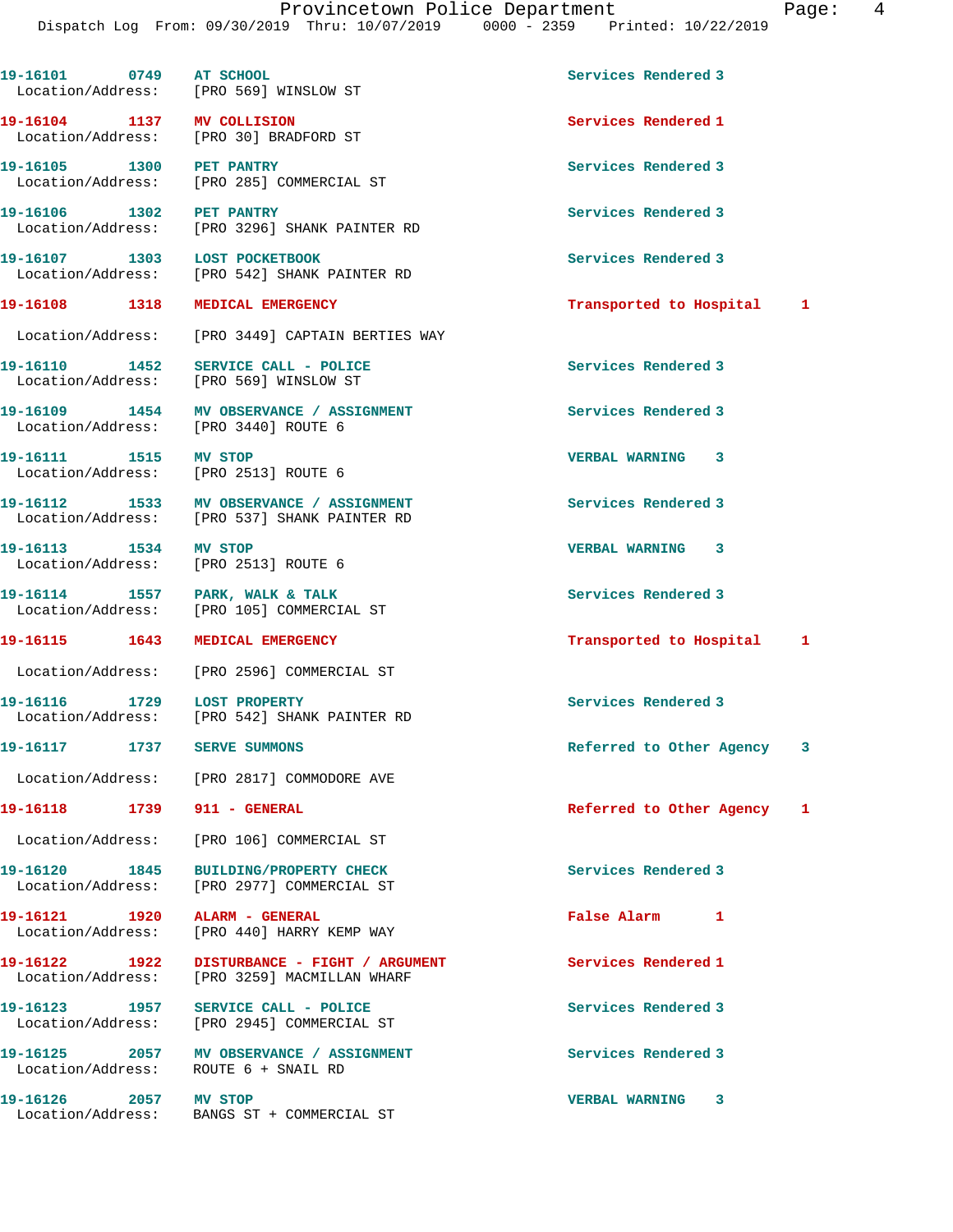|                                    | 19-16124 2058 MV OBSERVANCE / ASSIGNMENT<br>Location/Address: HOWLAND ST + BRADFORD ST                       | Services Rendered 3         |  |
|------------------------------------|--------------------------------------------------------------------------------------------------------------|-----------------------------|--|
| 19-16127 2124 MV STOP              |                                                                                                              | Citation / Warning Issued 3 |  |
|                                    | Location/Address: [PRO 2521] ROUTE 6                                                                         |                             |  |
|                                    | 19-16129 2202 PARKING COMPLAINT<br>Location/Address: [PRO 242] COMMERCIAL ST<br>Refer To Field Int: 19-26-FI | <b>VERBAL WARNING 3</b>     |  |
|                                    | 19-16130 2224 BUILDING/PROPERTY CHECK<br>Location/Address: [PRO 2489] BRADFORD ST                            | Services Rendered 3         |  |
|                                    | 19-16131 2339 BUILDING/PROPERTY CHECK<br>Location/Address: [PRO 3259] MACMILLAN WHARF                        | Services Rendered 3         |  |
|                                    | 19-16132 2354 MV OBSERVANCE / ASSIGNMENT<br>Location/Address: RYDER ST + BRADFORD ST                         | Services Rendered 3         |  |
| For Date: $10/02/2019$ - Wednesday |                                                                                                              |                             |  |
|                                    | 19-16133 0015 MV OBSERVANCE / ASSIGNMENT<br>Location/Address: BRADFORD ST + COOK ST                          | Services Rendered 3         |  |
|                                    | 19-16134 0032 MV OBSERVANCE / ASSIGNMENT<br>Location/Address: ROUTE 6 + SNAIL RD                             | Services Rendered 3         |  |
|                                    | 19-16135 0047 MV STOP<br>Location/Address: [PRO 521] ROUTE 6                                                 | VERBAL WARNING 3            |  |
|                                    | 19-16136  0100 BUILDING/PROPERTY CHECK                                                                       | BLDG/PROP Checked/Secured 3 |  |
|                                    | Location/Address: [PRO 1778] SHANK PAINTER RD                                                                |                             |  |
| 19-16139 0116                      | SUSPICIOUS ACTIVITY<br>Location/Address: [PRO 2540] RACE POINT RD                                            | <b>GONE ON ARRIVAL 2</b>    |  |
|                                    | 19-16137 0119 BUILDING/PROPERTY CHECK<br>Location/Address: [PRO 2540] RACE POINT RD                          | Services Rendered 3         |  |
|                                    | 19-16138 0119 BUILDING/PROPERTY CHECK<br>Location/Address: [PRO 3259] MACMILLAN WHARF                        | Services Rendered 3         |  |
|                                    | 19-16140 0143 MV OBSERVANCE / ASSIGNMENT<br>Location/Address: BRADFORD ST + HOWLAND ST                       | Services Rendered 3         |  |
|                                    | 19-16141 0204 MV OBSERVANCE / ASSIGNMENT<br>Location/Address: ROUTE 6 + HOWLAND ST                           | Services Rendered 3         |  |
|                                    | 19-16142 0227 BUILDING/PROPERTY CHECK                                                                        | BLDG/PROP Checked/Secured 3 |  |
|                                    | Location/Address: [PRO 447] JEROME SMITH RD                                                                  |                             |  |
|                                    | 19-16143 0245 BUILDING/PROPERTY CHECK                                                                        | BLDG/PROP Checked/Secured 3 |  |
|                                    | Location/Address: [PRO 530] SHANK PAINTER RD                                                                 |                             |  |
|                                    | 19-16145 0549 MV OBSERVANCE / ASSIGNMENT<br>Location/Address: [PRO 3440] ROUTE 6                             | Services Rendered 3         |  |
|                                    | 19-16146   0600   MV   OBSERVANCE / ASSIGNMENT<br>Location/Address: [PRO 3912] SHANK PAINTER RD              | Services Rendered 3         |  |
| 19-16147 0616 ALARM - GENERAL      | Location/Address: [PRO 440] HARRY KEMP WAY                                                                   | False Alarm 1               |  |
| 19-16148 0635 FLIGHT COVERAGE      |                                                                                                              | Services Rendered 3         |  |

Location/Address: [PRO 516] RACE POINT RD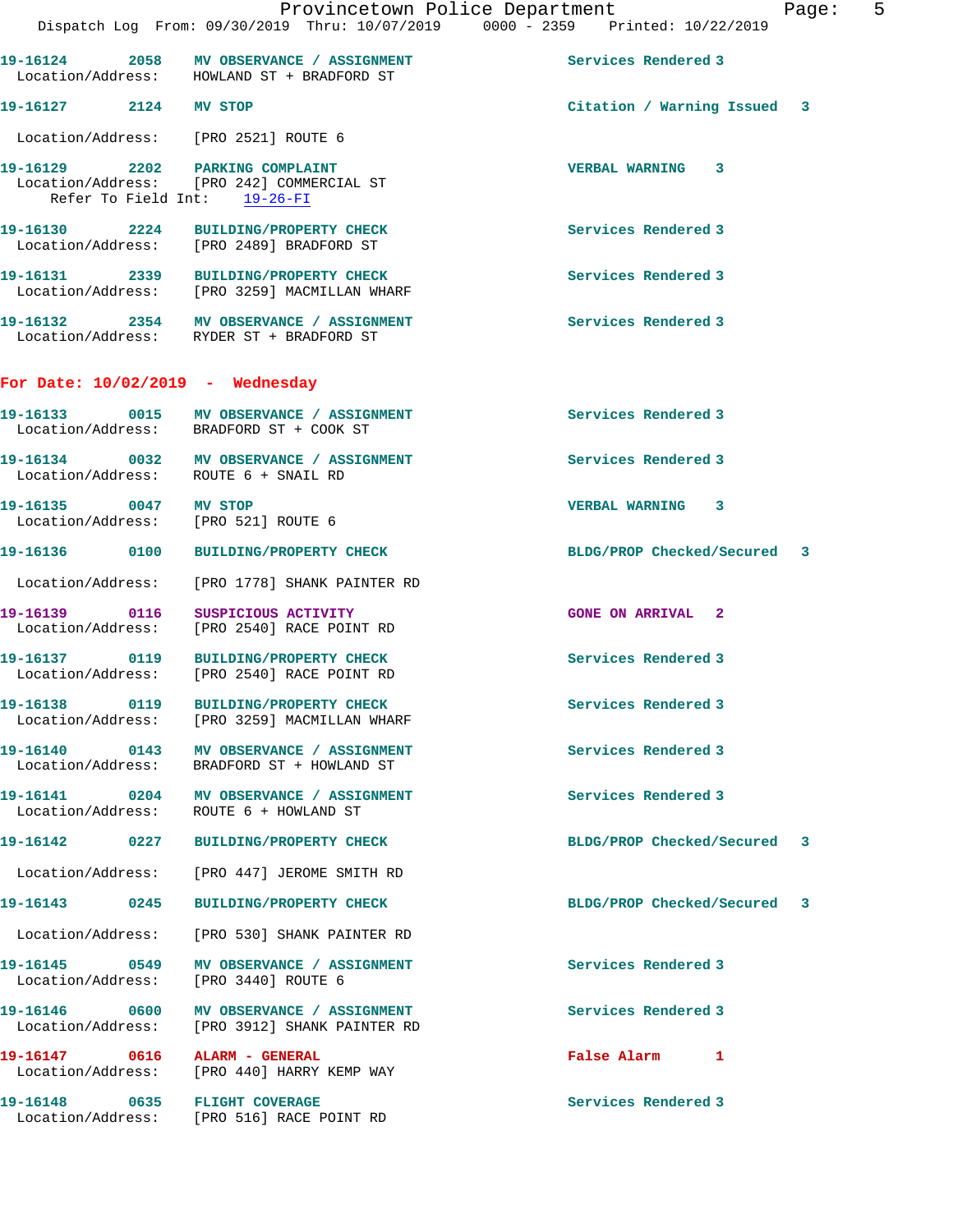**19-16149 0753 AT SCHOOL Services Rendered 3**  Location/Address: [PRO 569] WINSLOW ST **19-16150 0927 MEDICAL EMERGENCY PATIENT REFUSAL 1**  Location/Address: [PRO 350] COMMERCIAL ST **19-16151 0944 MV COMPLAINT VERBAL WARNING 2**  Location/Address: [PRO 545] SHANK PAINTER RD **19-16152 1103 MEDICAL EMERGENCY Services Rendered 1**  Location/Address: [PRO 526] RYDER ST EXT **19-16153 1112 MV STOLEN Unfounded 3**  Location/Address: [PRO 2520] PRINCE ST **19-16154** 1209 MV COMPLAINT 10 2000 1000 Services Rendered 2 Location/Address: [PRO 1797] BRADFORD ST **19-16155 1243 MEDICAL EMERGENCY Transported to Hospital 1** Location/Address: [PRO 440] HARRY KEMP WAY **19-16158 1413 MV COLLISION Services Rendered 1**  Location/Address: WAREHAM ST + CEMETERY RD **19-16159 1449 PARK, WALK & TALK Services Rendered 3**  Location/Address: **19-16160 1452 MEDICAL EMERGENCY Transported to Hospital 1** Location/Address: [PRO 440] HARRY KEMP WAY 19-16161 1531 FOLLOW UP **Services Rendered 2**  Location/Address: [PRO 542] SHANK PAINTER RD **19-16162 1627 MV OBSERVANCE / ASSIGNMENT Services Rendered 3**  Location/Address: ROUTE 6 + SNAIL RD **19-16163 1743 LOST PROPERTY Services Rendered 3**  Location/Address: [PRO 542] SHANK PAINTER RD **19-16164 1749 ASSIST DEPARTMENT / MUTUAL AID Services Rendered 3**  Location/Address: [TRU] SHORE RD + AMANDA LN 19-16165 1800 BUILDING/PROPERTY CHECK **1800 Services** Rendered 3 Location/Address: [PRO 2206] PILGRIMS LANDING **19-16166 1833 BUILDING/PROPERTY CHECK Services Rendered 3**  Location/Address: [PRO 2490] PROVINCELANDS RD **19-16167 1846 BUILDING/PROPERTY CHECK Services Rendered 3**  Location/Address: TIN PAN ALLEY RD **19-16168 1939 MV STOP VERBAL WARNING 3**  Location/Address: SCHOOL ST + BRADFORD ST 19-16169 1956 MV OBSERVANCE / ASSIGNMENT **Services Rendered 3**  Location/Address: [PRO 3611] CAPTAIN BERTIES WAY **19-16170 2008 MV STOP VERBAL WARNING 3**  Location/Address: [PRO 2519] ROUTE 6 **19-16171 2144 BUILDING/PROPERTY CHECK Services Rendered 3**  Location/Address: [PRO 3317] CEMETERY RD **19-16172 2327 BUILDING/PROPERTY CHECK Services Rendered 3**  Location/Address: [PRO 3259] MACMILLAN WHARF 19-16173 2331 MV OBSERVANCE / ASSIGNMENT Services Rendered 3 Location/Address: [PRO 3672] ROUTE 6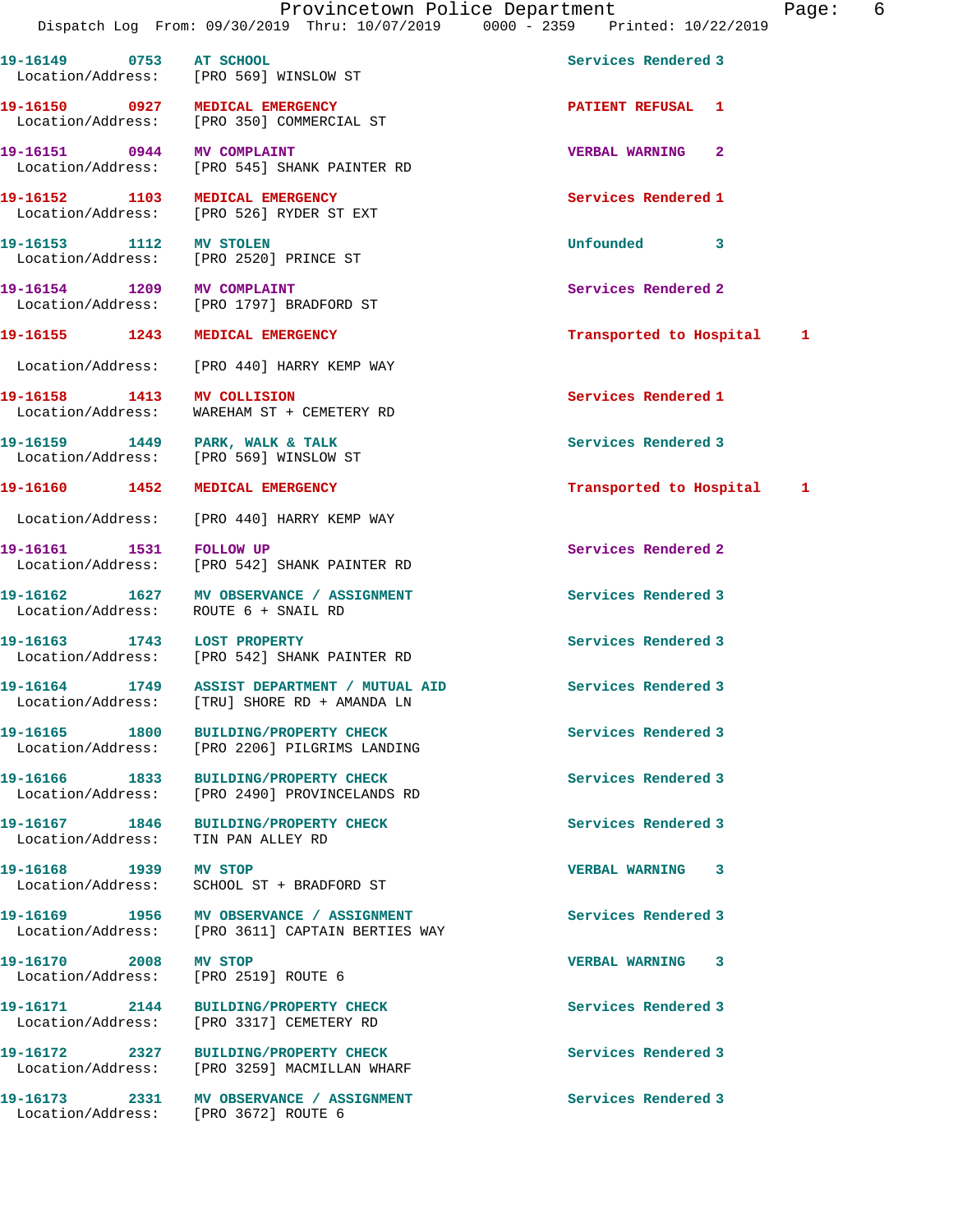|                                                                    | 19-16174 2342 MV OBSERVANCE / ASSIGNMENT<br>Location/Address: BRADFORD ST + RYDER ST                                  | Services Rendered 3       |   |
|--------------------------------------------------------------------|-----------------------------------------------------------------------------------------------------------------------|---------------------------|---|
| For Date: $10/03/2019$ - Thursday                                  |                                                                                                                       |                           |   |
|                                                                    | 19-16175 0008 PARK, WALK & TALK<br>Location/Address: [PRO 3870] COMMERCIAL ST                                         | Services Rendered 3       |   |
|                                                                    | 19-16176 0029 MV OBSERVANCE / ASSIGNMENT                                                                              | No Action Required        | 3 |
|                                                                    | Location/Address: ROUTE 6 + HOWLAND ST                                                                                |                           |   |
|                                                                    | 19-16177 0034 NOISE COMPLAINT<br>Location/Address: [PRO 453] KILEY CT                                                 | SPOKEN TO<br>3            |   |
|                                                                    | 19-16178   0050   BY-LAW VIOLATION<br>Location/Address: [PRO 2206] PILGRIMS LANDING                                   | SPOKEN TO<br>$\mathbf{2}$ |   |
|                                                                    |                                                                                                                       | Services Rendered 3       |   |
| 19-16180 0118 MV STOP                                              | Location/Address: [PRO 536] SHANK PAINTER RD                                                                          | VERBAL WARNING 3          |   |
|                                                                    | 19-16181  0121  LARCENY / FORGERY / FRAUD<br>Location/Address: RYDER ST + COMMERCIAL ST<br>Refer To Arrest: 19-216-AR | Arrest(s) Made 2          |   |
| 19-16182 0349 MV COMPLAINT<br>Location/Address: ROUTE 6 + SNAIL RD |                                                                                                                       | Could Not Locate 2        |   |
| 19-16183 0423 MEDICAL EMERGENCY                                    |                                                                                                                       | Transported to Hospital 1 |   |
|                                                                    | Location/Address: [PRO 3670] SHANK PAINTER RD                                                                         |                           |   |
|                                                                    | 19-16184 0609 FLIGHT COVERAGE<br>Location/Address: [PRO 516] RACE POINT RD                                            | Services Rendered 3       |   |
| 19-16185 0609 ALARM - GENERAL                                      | Location/Address: [PRO 2184] NELSON AVE                                                                               | Unfounded 1               |   |
|                                                                    | 19-16186 0753 SERVICE CALL - POLICE<br>Location/Address: [PRO 569] WINSLOW ST                                         | Services Rendered 3       |   |
| 19-16187 0811 ESCORT / TRANSPORT                                   |                                                                                                                       | Transferred Custody       | 3 |
|                                                                    | Location/Address: [ORL 1] ROCK HARBOR RD<br>Refer To Arrest: 19-216-AR                                                |                           |   |
| 19-16188 1002 ANIMAL CALL<br>Location/Address: MONTELLO ST         |                                                                                                                       | SPOKEN TO<br>$\mathbf{2}$ |   |
| 19-16190 1034 BIKE - GENERAL                                       | Location/Address: [PRO 182] COMMERCIAL ST                                                                             | Services Rendered 2       |   |
| 19-16191 1204 TRAFFIC CONTROL                                      | Location/Address: [PRO 4152] BRADFORD ST                                                                              | Services Rendered 3       |   |
| 19-16192 1232 PARKING COMPLAINT                                    | Location/Address: [PRO 3456] RYDER ST EXT                                                                             | 3<br>SPOKEN TO            |   |
| 19-16193 1251 TRAFFIC CONTROL<br>Location/Address: HIGH POLE HILL  |                                                                                                                       | Services Rendered 3       |   |
| Location/Address: [PRO 3440] ROUTE 6                               | 19-16194 1356 MV OBSERVANCE / ASSIGNMENT                                                                              | Services Rendered 3       |   |

**19-16195 1415 ASSIST CITIZEN Services Rendered 3**  Location/Address: [PRO 542] SHANK PAINTER RD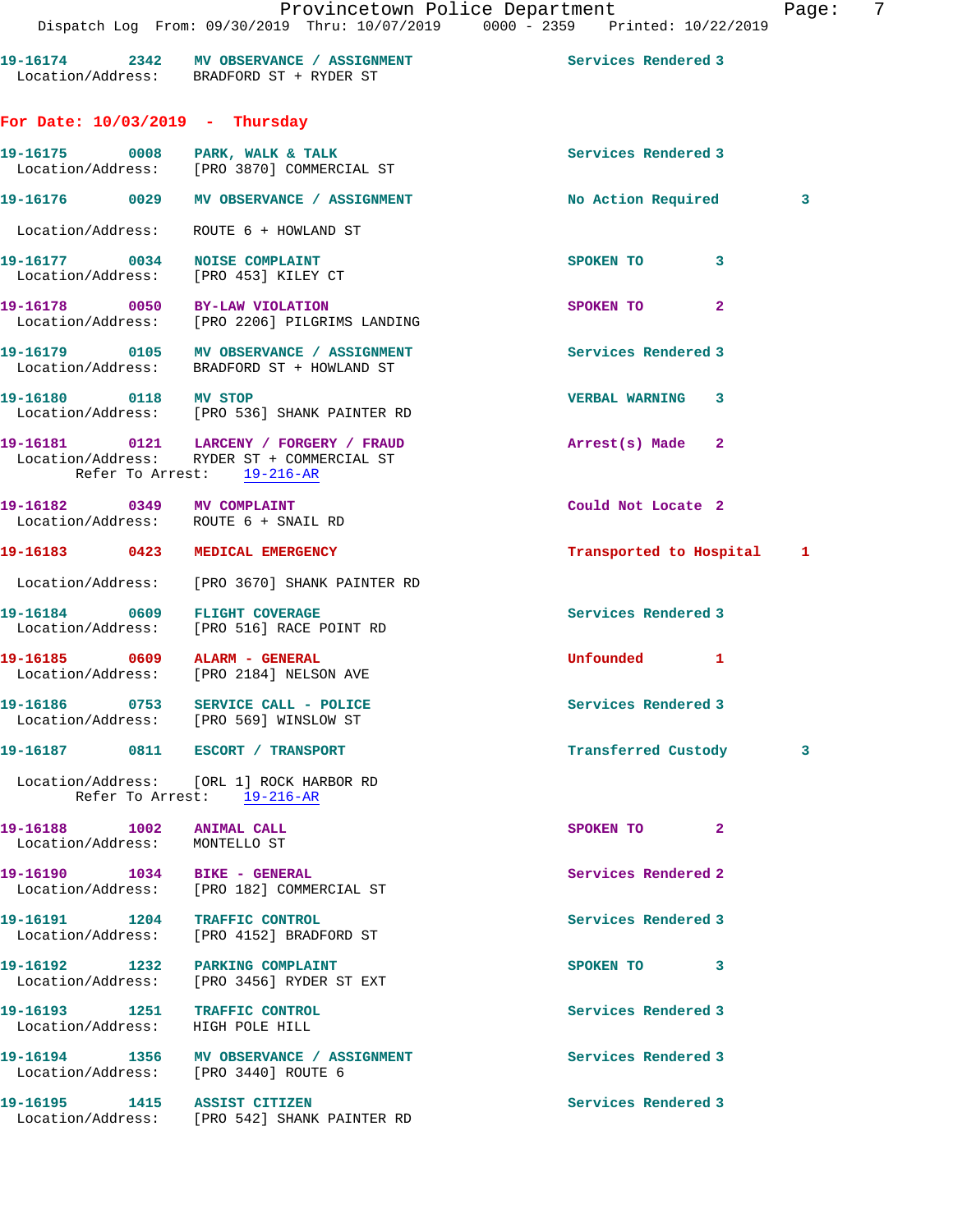**19-16196 1455 SERVICE CALL - POLICE Services Rendered 3** 

Location/Address: [PRO 569] WINSLOW ST

**19-16197 1521 MV STOP VERBAL WARNING 3**  Location/Address: [PRO 3494] BRADFORD ST **19-16198 1531 PARK, WALK & TALK Services Rendered 3**  Location/Address: [PRO 2500] COMMERCIAL ST **19-16199 1606 BUILDING/PROPERTY CHECK BLDG/PROP Checked/Secured 3** Location/Address: [PRO 4084] COMMERCIAL ST **19-16200 1627 MEDICAL EMERGENCY Transported to Hospital 1** Location/Address: [PRO 440] HARRY KEMP WAY **19-16201 1650 BUILDING/PROPERTY CHECK Services Rendered 3**  Location/Address: [PRO 2483] COMMERCIAL ST **19-16203 1729 LANDLORD / TENANT Services Rendered 2**  Location/Address: [PRO 1885] FRANKLIN ST **19-16205 1817 MV STOP VERBAL WARNING 3**  Location/Address: [PRO 521] ROUTE 6 **19-16204 1818 MV OBSERVANCE / ASSIGNMENT Services Rendered 3**  Location/Address: ROUTE 6 + SNAIL RD **19-16206 1838 SERVICE CALL - POLICE Services Rendered 3**  Location/Address: [PRO 2521] ROUTE 6 **19-16208 1937 MV STOP VERBAL WARNING 3**  Location/Address: [PRO 2513] ROUTE 6 **19-16207 1944 BUILDING/PROPERTY CHECK Services Rendered 3**  Location/Address: [PRO 2898] JEROME SMITH RD **19-16209 2133 ALARM - GENERAL No Action Required 1** Location/Address: [PRO 1739] PILGRIM HEIGHTS RD **19-16210 2329 PARK, WALK & TALK Services Rendered 3**  Location/Address: [PRO 3259] MACMILLAN WHARF **For Date: 10/04/2019 - Friday 19-16211 0016 PARK, WALK & TALK Services Rendered 3**  Location/Address: [PRO 3870] COMMERCIAL ST **19-16212 0017 MV OBSERVANCE / ASSIGNMENT Services Rendered 3**  Location/Address: BRADFORD ST + BANGS ST **19-16213 0017 BAR CHECK Services Rendered 3**  Location/Address: [PRO 399] COMMERCIAL ST **19-16214 0036 MV OBSERVANCE / ASSIGNMENT Services Rendered 3** 

Location/Address: ROUTE 6 + SNAIL RD

Location/Address: [PRO 106] COMMERCIAL ST

**19-16216 0115 MV STOP VERBAL WARNING 3** 

**19-16215 0044 FOLLOW UP No Action Required 2**

Location/Address: [PRO 2818] CONWELL ST

**19-16217 0118 FOLLOW UP Services Rendered 2**  Location/Address: [PRO 106] COMMERCIAL ST

**19-16218 0132 BUILDING/PROPERTY CHECK Services Rendered 3**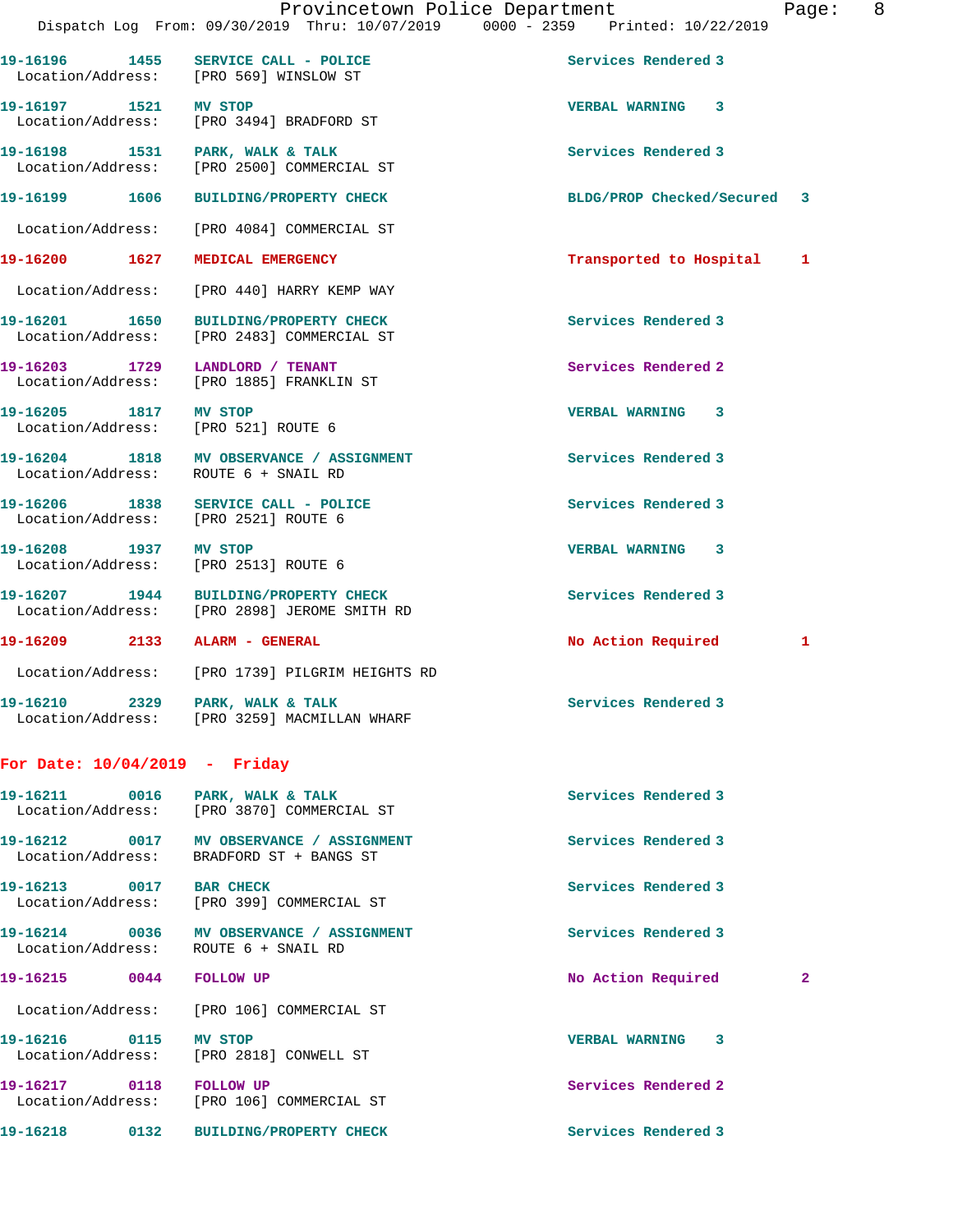|                                        | Provincetown Police Department<br>Dispatch Log From: 09/30/2019 Thru: 10/07/2019 0000 - 2359 Printed: 10/22/2019 |                             | Page: | - 9 |
|----------------------------------------|------------------------------------------------------------------------------------------------------------------|-----------------------------|-------|-----|
|                                        | Location/Address: [PRO 433] RYDER ST EXT                                                                         |                             |       |     |
|                                        | 19-16219 0145 MV OBSERVANCE / ASSIGNMENT<br>Location/Address: BRADFORD ST + HOWLAND ST                           | Services Rendered 3         |       |     |
| Location/Address: ROUTE 6 + CONWELL ST | 19-16220 0149 MV OBSERVANCE / ASSIGNMENT                                                                         | Services Rendered 3         |       |     |
|                                        | 19-16221 0211 BUILDING/PROPERTY CHECK                                                                            | BLDG/PROP Checked/Secured 3 |       |     |
| Location/Address: [PRO 512] PRINCE ST  |                                                                                                                  |                             |       |     |
|                                        | 19-16222 0230 BUILDING/PROPERTY CHECK<br>Location/Address: [PRO 3259] MACMILLAN WHARF                            | Services Rendered 3         |       |     |
|                                        | 19-16223 0240 BUILDING/PROPERTY CHECK<br>Location/Address: [PRO 2492] WINSLOW ST                                 | Services Rendered 3         |       |     |
| Location/Address: [PRO 3672] ROUTE 6   | 19-16224 0245 MV OBSERVANCE / ASSIGNMENT                                                                         | Services Rendered 3         |       |     |
|                                        | 19-16225 0305 MV OBSERVANCE / ASSIGNMENT<br>Location/Address: [PRO 530] SHANK PAINTER RD                         | Services Rendered 3         |       |     |
| 19-16227 0355 MEDICAL EMERGENCY        |                                                                                                                  | Transported to Hospital 1   |       |     |
|                                        | Location/Address: [PRO 4123] NELSON AVE                                                                          |                             |       |     |
|                                        | 19-16226 0359 BUILDING/PROPERTY CHECK<br>Location/Address: [PRO 2492] WINSLOW ST                                 | Services Rendered 3         |       |     |
|                                        | 19-16228 0428 BUILDING/PROPERTY CHECK<br>Location/Address: [PRO 2540] RACE POINT RD                              | Services Rendered 3         |       |     |
| Location/Address: ROUTE 6              | 19-16229 0506 MV OBSERVANCE / ASSIGNMENT                                                                         | Services Rendered 3         |       |     |
|                                        | 19-16230 0543 BUILDING/PROPERTY CHECK<br>Location/Address: [PRO 2492] WINSLOW ST                                 | Services Rendered 3         |       |     |
|                                        | 19-16231 0602 FLIGHT COVERAGE<br>Location/Address: [PRO 516] RACE POINT RD                                       | Services Rendered 3         |       |     |
| Location/Address:                      | SHANK PAINTER RD + BROWNE ST                                                                                     | Services Rendered 3         |       |     |
| Location/Address:                      | 19-16233 0805 SERVICE CALL - POLICE<br>[PRO 569] WINSLOW ST                                                      | Services Rendered 3         |       |     |
| Location/Address: [PRO 2513] ROUTE 6   | 19-16235 0900 MV OBSERVANCE / ASSIGNMENT                                                                         | Services Rendered 3         |       |     |
| 19-16236 0948                          | <b>BUILDING/PROPERTY CHECK</b>                                                                                   | BLDG/PROP Checked/Secured   | 3     |     |
| Location/Address:                      | [PRO 2490] PROVINCELANDS RD                                                                                      |                             |       |     |
| 19-16238 0949<br>Location/Address:     | MV STOP<br>HOWLAND ST + ROUTE 6                                                                                  | Services Rendered 3         |       |     |
| 19-16239                               | 1047 MEDICAL EMERGENCY                                                                                           | Transported to Hospital     | 1     |     |
|                                        | Location/Address: [PRO 3259] MACMILLAN WHARF                                                                     |                             |       |     |

**19-16240 1130 ASSIST CITIZEN Services Rendered 3**  Location/Address: [PRO 414] CONWELL ST Refer To Field Int: 19-27-FI

## **19-16241 1245 MEDICAL EMERGENCY Transported to Hospital 1**

Location/Address: [PRO 3670] SHANK PAINTER RD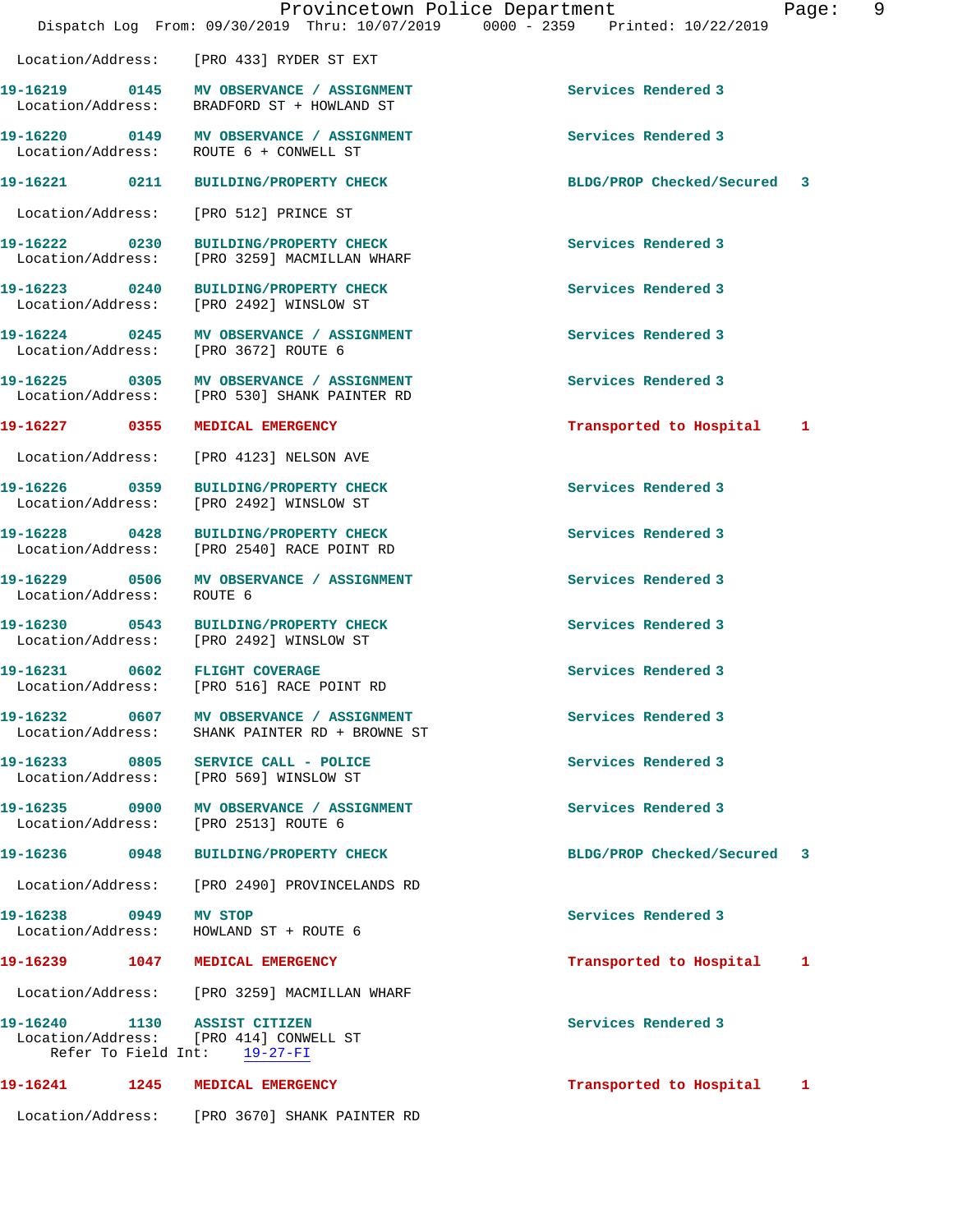|                                                     | Provincetown Police Department<br>Dispatch Log From: 09/30/2019 Thru: 10/07/2019 0000 - 2359 Printed: 10/22/2019 |                             | Page: 10 |  |
|-----------------------------------------------------|------------------------------------------------------------------------------------------------------------------|-----------------------------|----------|--|
| Location/Address: FISHBURN CT                       | 19-16242 1343 LARCENY / FORGERY / FRAUD                                                                          | SPOKEN TO 2                 |          |  |
|                                                     | 19-16243 1350 ASSIST CITIZEN                                                                                     | Referred to Other Agency 3  |          |  |
|                                                     | Location/Address: [PRO 990] MECHANIC ST                                                                          |                             |          |  |
| 19-16244 1406 MV DISABLED                           |                                                                                                                  | Referred to Other Agency 2  |          |  |
|                                                     | Location/Address: ROUTE 6 + PROVINCELANDS RD                                                                     |                             |          |  |
|                                                     | 19-16245 1411 PARKING COMPLAINT<br>Location/Address: COMMERCIAL ST + LOVETTS CT                                  | Services Rendered 3         |          |  |
| 19-16246 1453 MV COMPLAINT                          | Location/Address: [PRO 2563] BRADFORD ST                                                                         | SPOKEN TO 2                 |          |  |
|                                                     | 19-16247 1501 SERVICE CALL - POLICE<br>Location/Address: [PRO 488] MAYFLOWER ST                                  | Services Rendered 3         |          |  |
|                                                     | 19-16249 1641 MEDICAL EMERGENCY                                                                                  | Transported to Hospital 1   |          |  |
|                                                     | Location/Address: [PRO 440] HARRY KEMP WAY                                                                       |                             |          |  |
|                                                     | 19-16251 1659 PARK, WALK & TALK<br>Location/Address: [PRO 105] COMMERCIAL ST                                     | Services Rendered 3         |          |  |
| 19-16252 1736 FOLLOW UP                             | Location/Address: [PRO 182] COMMERCIAL ST                                                                        | Services Rendered 2         |          |  |
| 19-16253 1916 MV STOP                               | Location/Address: [PRO 2513] ROUTE 6                                                                             | <b>VERBAL WARNING 3</b>     |          |  |
|                                                     | 19-16255 1958 MEDICAL EMERGENCY<br>Location/Address: [PRO 3670] SHANK PAINTER RD                                 | Services Rendered 1         |          |  |
|                                                     | 19-16257 2054 TRAFFIC CONTROL                                                                                    | Citation / Warning Issued 3 |          |  |
|                                                     | Location/Address: [PRO 1534] CENTRAL ST                                                                          |                             |          |  |
|                                                     | 19-16258 2146 ALARM - GENERAL<br>Location/Address: MILLER HILL RD                                                | Services Rendered 1         |          |  |
|                                                     | Location/Address: [PRO 2698] COMMERCIAL ST                                                                       | Could Not Locate 1          |          |  |
|                                                     | 19-16260 2345 MV OBSERVANCE / ASSIGNMENT<br>Location/Address: [PRO 3672] ROUTE 6                                 | Services Rendered 3         |          |  |
| 19-16261 2348 MV STOP<br>Location/Address: SNAIL RD |                                                                                                                  | VERBAL WARNING 3            |          |  |
| For Date: $10/05/2019$ - Saturday                   |                                                                                                                  |                             |          |  |
|                                                     | 19-16262 0004 MV OBSERVANCE / ASSIGNMENT<br>Location/Address: BRADFORD ST + HOWLAND ST                           | Services Rendered 3         |          |  |
| 19-16263 0017 MV STOP                               | Location/Address: [PRO 58] BRADFORD ST                                                                           | VERBAL WARNING 3            |          |  |
| 19-16264 0025 MV STOP<br>Location/Address: ROUTE 6  |                                                                                                                  | VERBAL WARNING 3            |          |  |
|                                                     | 19-16265 0026 MV OBSERVANCE / ASSIGNMENT<br>Location/Address: [PRO 3672] ROUTE 6                                 | Services Rendered 3         |          |  |
| 19-16266 0042 MV STOP                               | Location/Address: [PRO 3430] COMMERCIAL ST                                                                       | VERBAL WARNING 3            |          |  |
| 19-16267 0049 MV DISABLED                           |                                                                                                                  | Services Rendered 2         |          |  |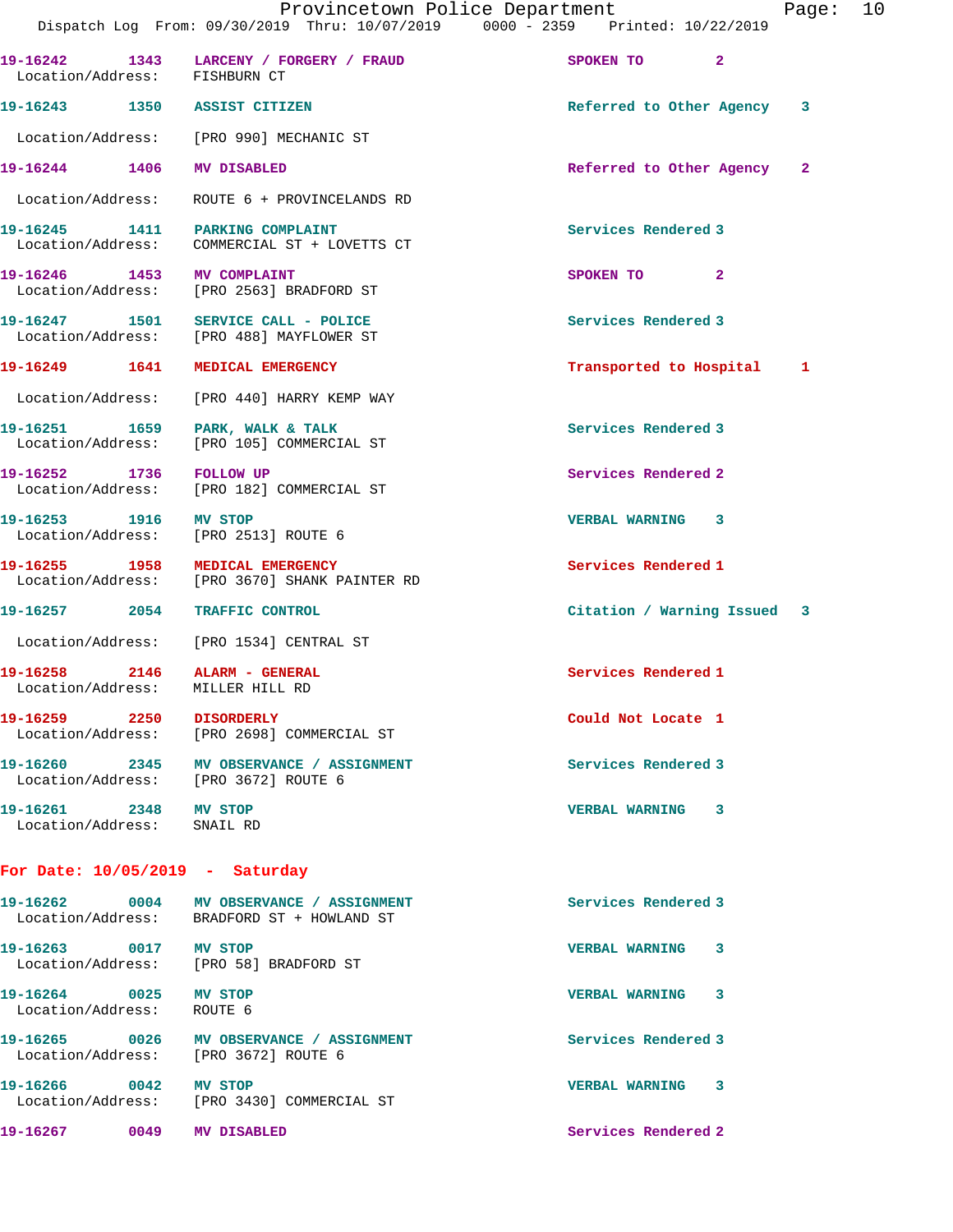Location/Address: COMMERCIAL ST

19-16269 **0119** MV OBSERVANCE / ASSIGNMENT **Services Rendered 3** Location/Address: BRADFORD ST + RYDER ST

**19-16271 0129 MV STOP VERBAL WARNING 3**  Location/Address: BRADFORD ST + MONTELLO ST

Location/Address: ROUTE 6

**19-16281** 0628 PARKING COMPLAINT **19-16281** SPOKEN TO 3 Location/Address: CENTRAL ST

**19-16287 0957 MV COMPLAINT Services Rendered 2** 

Location/Address:

Location/Address: BRADFORD ST + HOWLAND ST

Location/Address: [PRO 3259] MACMILLAN WHARF

**19-16275 0326 BUILDING/PROPERTY CHECK Services Rendered 3**  Location/Address: [PRO 2898] JEROME SMITH RD

**19-16276 0454 ASSIST DEPARTMENT / MUTUAL AID Referred to Other Agency 3**

Location/Address: [PRO 433] RYDER ST EXT

**19-16277 0505 MV OBSERVANCE / ASSIGNMENT Services Rendered 3** 

**19-16278 0508 GENERAL INFO Services Rendered 3**  Location/Address: [PRO 542] SHANK PAINTER RD

**19-16279 0608 SERVICE CALL - POLICE Services Rendered 3**  Location/Address: [PRO 516] RACE POINT RD

**19-16280 0619 ASSIST CITIZEN Services Rendered 3**  Location/Address: [PRO 3259] MACMILLAN WHARF

**19-16283 0733 MV COMPLAINT Services Rendered 2**  Location/Address: RYDER ST + COMMERCIAL ST

**19-16284 0808 ANIMAL CALL Services Rendered 2**  Location/Address: [PRO 3826] PILGRIM HEIGHTS RD

**19-16285 0904 LOST WALLET Services Rendered 3**  Location/Address: [PRO 542] SHANK PAINTER RD

Location/Address: [PRO 2492] WINSLOW ST + MAYFLOWER ST

Location/Address: COURT ST + BRADFORD ST

19-16288 0959 ESCORT / TRANSPORT **Services Rendered 3** and Services Rendered 3 and Services Rendered 3 and Services Rendered 3 and Services Rendered 3 and Services Rendered 3 and Services Rendered 3 and Services Rendered 3

Location/Address: [PRO 440] HARRY KEMP WAY

Location/Address: [PRO 1387] JEROME SMITH RD

**19-16292 1307 ALARM - FIRE False Alarm 1**  Location/Address: [PRO 106] COMMERCIAL ST

**19-16293 1340 MV STOP VERBAL WARNING 3**  Location/Address:

**19-16294 1401 ESCORT / TRANSPORT No Action Required 3**

**19-16273 0154 MV STOP VERBAL WARNING 3 19-16274 0259 BUILDING/PROPERTY CHECK Services Rendered 3** 

**19-16286 0953 HAZARDS Referred to Other Agency 2**

**19-16289 1033 MEDICAL EMERGENCY Transported to Hospital 1**

**19-16290 1229 MEDICAL EMERGENCY Transported to Hospital 1**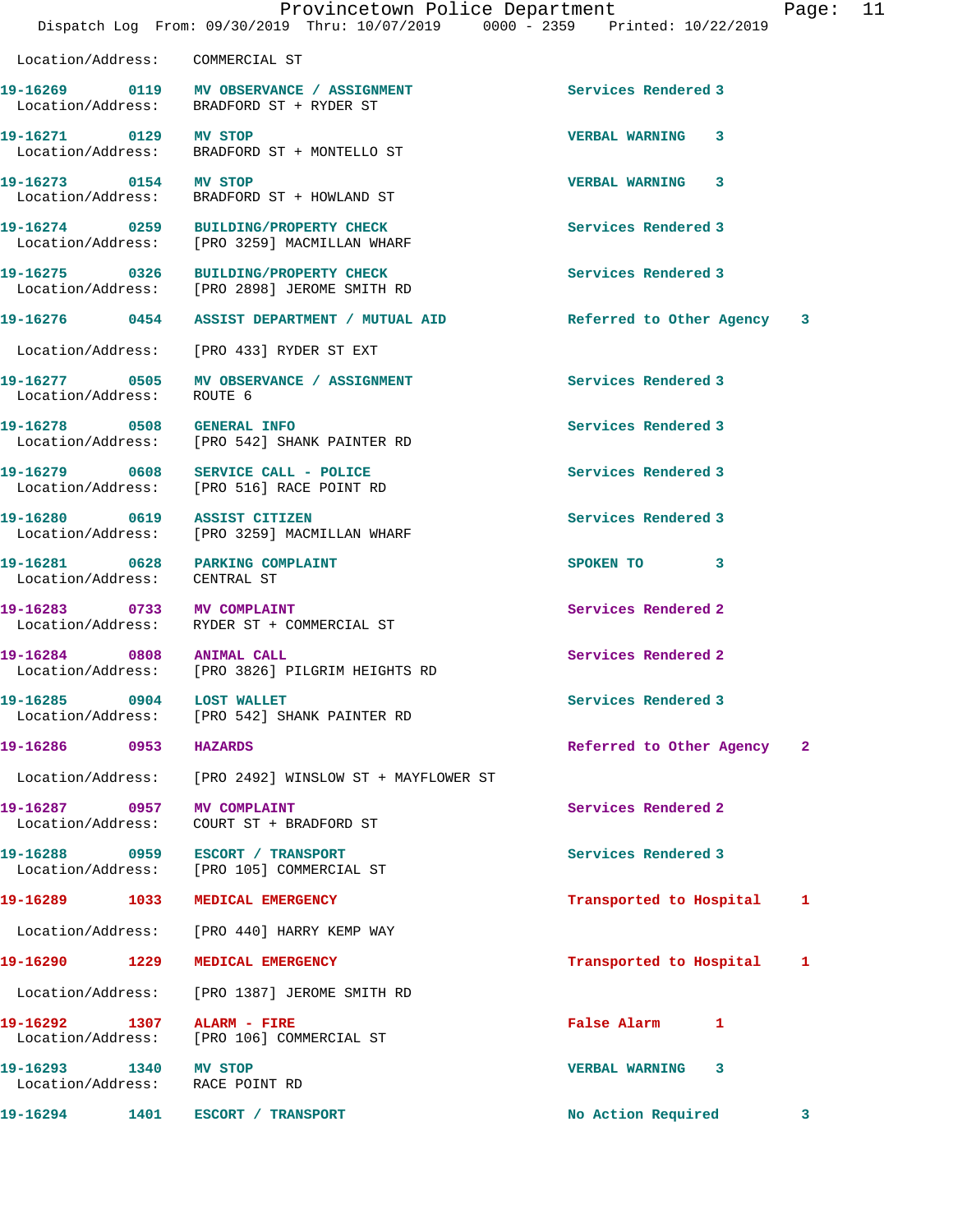|                                                                     | Dispatch Log From: 09/30/2019 Thru: 10/07/2019 0000 - 2359 Printed: 10/22/2019         | Provincetown Police Department<br>12<br>Page: |  |
|---------------------------------------------------------------------|----------------------------------------------------------------------------------------|-----------------------------------------------|--|
|                                                                     | Location/Address: [PRO 1645] HARRY KEMP WAY                                            |                                               |  |
| 19-16295 1406 MV COMPLAINT                                          | Location/Address: [PRO 1638] COMMERCIAL ST                                             | Services Rendered 2                           |  |
| 19-16296 1455 ASSIST CITIZEN                                        | Location/Address: [PRO 182] COMMERCIAL ST                                              | Services Rendered 3                           |  |
| 19-16297 1504 PARKING COMPLAINT                                     |                                                                                        | Citation / Warning Issued 3                   |  |
|                                                                     | Location: [PRO 3431] LOPES SQUARE                                                      |                                               |  |
|                                                                     | 19-16298 1514 LARCENY / FORGERY / FRAUD                                                | No Action Required<br>$\mathbf{2}$            |  |
|                                                                     | Location/Address: [PRO 542] SHANK PAINTER RD                                           |                                               |  |
| 19-16299 1532 NOISE COMPLAINT<br>Location/Address: [PRO 2] ALDEN ST |                                                                                        | SPOKEN TO 3                                   |  |
| 19-16303 1740 MEDICAL EMERGENCY                                     |                                                                                        | Transported to Hospital 1                     |  |
|                                                                     | Location/Address: [PRO 440] HARRY KEMP WAY                                             |                                               |  |
|                                                                     | 19-16304 1759 PARK, WALK & TALK<br>Location/Address: [PRO 105] COMMERCIAL ST           | Services Rendered 3                           |  |
| 19-16306 1832 MEDICAL EMERGENCY                                     |                                                                                        | Transported to Hospital 1                     |  |
|                                                                     | Location/Address: [PRO 2492] WINSLOW ST                                                |                                               |  |
| 19-16307 1857 PARKING COMPLAINT                                     | Location/Address: BANGS ST + COMMERCIAL ST                                             | Services Rendered 3                           |  |
| 19-16308 2001 ALARM - FIRE<br>Location/Address:                     | [PRO 208] COMMERCIAL ST                                                                | False Alarm 1                                 |  |
| 19-16309 2006 DISORDERLY<br>Location/Address: [PRO 2] ALDEN ST      |                                                                                        | Peace Restored 1                              |  |
| 19-16310 2010 FIRE - STRUCTURE                                      | Location/Address: [PRO 453] KILEY CT                                                   | False Alarm 1                                 |  |
| 19-16312 2026 NOISE COMPLAINT                                       | Location/Address: [PRO 444] HIGH POLE HILL                                             | SPOKEN TO 3                                   |  |
|                                                                     | 19-16313 2155 BUILDING/PROPERTY CHECK                                                  | BLDG/PROP Checked/Secured 3                   |  |
|                                                                     | Location/Address: [PRO 519] RACE POINT RD                                              |                                               |  |
| 19-16314 2217 ANIMAL CALL                                           | Location/Address: [PRO 3016] BRADFORD ST                                               | Services Rendered 2                           |  |
| 19-16315 2336 ALARM - FIRE                                          | Location/Address: [PRO 1592] PEARL ST                                                  | False Alarm 1                                 |  |
| 19-16316 2352 NOISE COMPLAINT                                       | Location/Address: [PRO 444] HIGH POLE HILL                                             | Peace Restored 3                              |  |
| 19-16317 2354 BAR CHECK                                             | Location/Address: [PRO 2737] COMMERCIAL ST                                             | Services Rendered 3                           |  |
| For Date: $10/06/2019$ - Sunday                                     |                                                                                        |                                               |  |
|                                                                     | 19-16318 0014 BUILDING/PROPERTY CHECK<br>Location/Address: [PRO 2490] PROVINCELANDS RD | Services Rendered 3                           |  |
| 19-16319 0019 MV STOP                                               |                                                                                        | VERBAL WARNING 3                              |  |

Location/Address: [PRO 539] SHANK PAINTER RD

**19-16320** 0032 BAR CHECK **Services Rendered 3**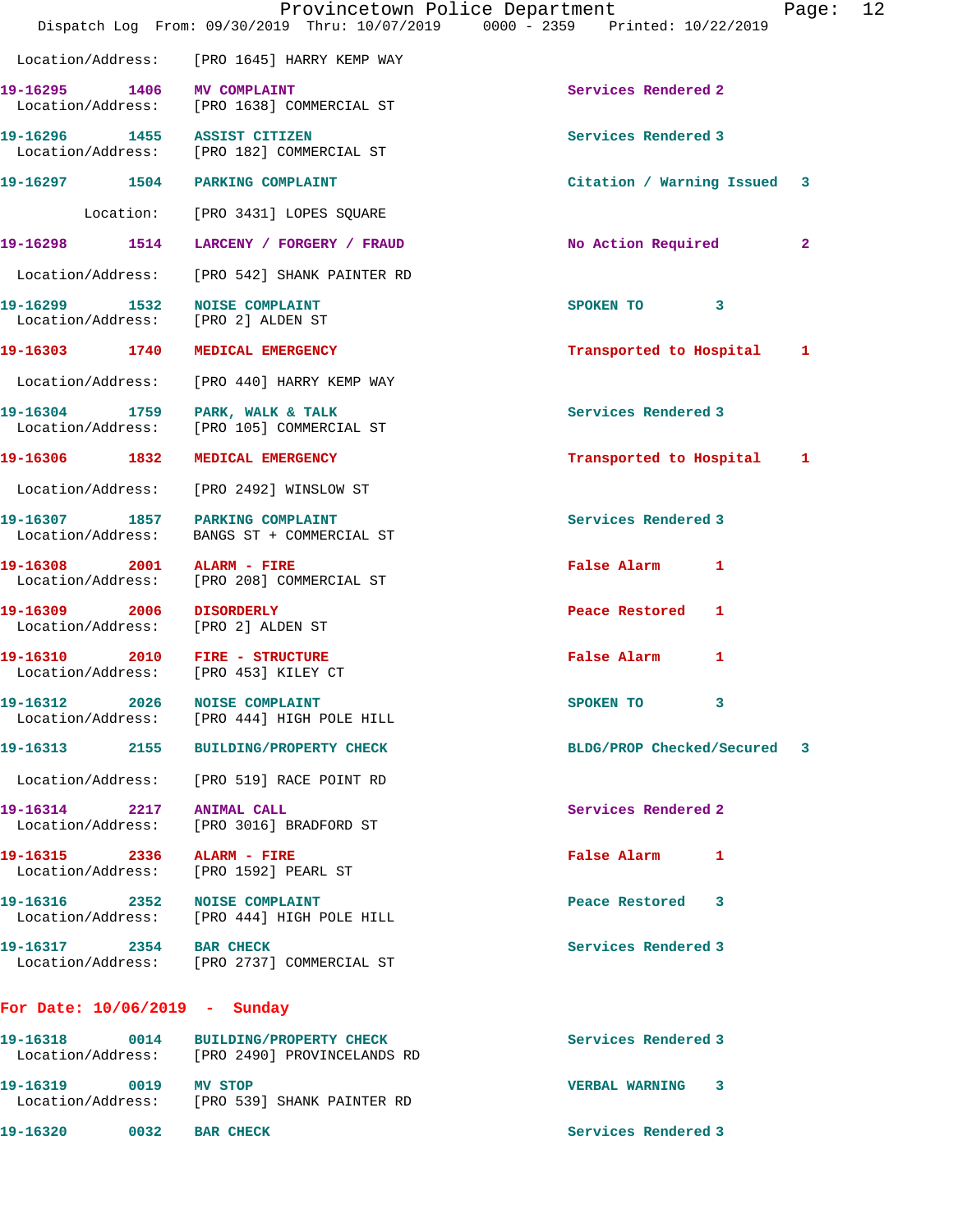|                                                  | Provincetown Police Department<br>Dispatch Log From: 09/30/2019 Thru: 10/07/2019 0000 - 2359 Printed: 10/22/2019 |                             | Page: | 13 |
|--------------------------------------------------|------------------------------------------------------------------------------------------------------------------|-----------------------------|-------|----|
|                                                  | Location/Address: [PRO 272] COMMERCIAL ST                                                                        |                             |       |    |
| 19-16321 0039 BAR CHECK                          | Location/Address: [PRO 208] COMMERCIAL ST                                                                        | Services Rendered 3         |       |    |
|                                                  | 19-16322 0047 BUILDING/PROPERTY CHECK<br>Location/Address: [PRO 526] RYDER ST EXT                                | Services Rendered 3         |       |    |
|                                                  | 19-16323 0124 MV OBSERVANCE / ASSIGNMENT<br>Location/Address: [PRO 94] BRADFORD ST                               | Services Rendered 3         |       |    |
|                                                  | 19-16325 0238 BUILDING/PROPERTY CHECK                                                                            | BLDG/PROP Checked/Secured 3 |       |    |
|                                                  | Location/Address: [PRO 1989] COMMERCIAL ST                                                                       |                             |       |    |
|                                                  | 19-16326 0305 BUILDING/PROPERTY CHECK                                                                            | BLDG/PROP Checked/Secured 3 |       |    |
|                                                  | Location/Address: [PRO 1646] WINSLOW ST                                                                          |                             |       |    |
|                                                  | 19-16327 0514 BUILDING/PROPERTY CHECK<br>Location/Address: [PRO 530] SHANK PAINTER RD                            | Services Rendered 3         |       |    |
|                                                  | 19-16328 0531 MEDICAL EMERGENCY                                                                                  | Transported to Hospital 1   |       |    |
|                                                  | Location/Address: [PRO 442] HARRY KEMP WAY                                                                       |                             |       |    |
|                                                  |                                                                                                                  | BLDG/PROP Checked/Secured 3 |       |    |
| Location/Address:                                | [PRO 3921] ROUTE 6                                                                                               |                             |       |    |
| 19-16330 0712                                    | MEDICAL EMERGENCY                                                                                                | Transported to Hospital 1   |       |    |
|                                                  | Location/Address: [PRO 1493] UPPER MILLER HILL RD                                                                |                             |       |    |
| 19-16331 0729<br>Location/Address:               | <b>FLIGHT COVERAGE</b><br>[PRO 516] RACE POINT RD                                                                | Services Rendered 3         |       |    |
|                                                  | 19-16333 0907 LOST WEDDING RING<br>Location/Address: [PRO 154] COMMERCIAL ST                                     | Services Rendered 3         |       |    |
| 19-16334 0913 911 - GENERAL<br>Location/Address: | [PRO 145] COMMERCIAL ST                                                                                          | Services Rendered 1         |       |    |
|                                                  | 19-16336 0956 MV OBSERVANCE / ASSIGNMENT<br>Location/Address: ROUTE 6 + SNAIL RD                                 | Services Rendered 3         |       |    |
|                                                  | 19-16337 1023 BUILDING/PROPERTY CHECK<br>Location/Address: [PRO 3430] COMMERCIAL ST                              | Services Rendered 3         |       |    |
| 19-16338 1025 ANIMAL CALL                        | Location/Address: [PRO 2994] COMMERCIAL ST                                                                       | <b>VERBAL WARNING 2</b>     |       |    |
| 19-16340 1043 ANIMAL CALL                        | Location/Address: [PRO 1202] COMMERCIAL ST                                                                       | Services Rendered 2         |       |    |
|                                                  | 19-16341 1117 PARK, WALK & TALK<br>Location: [PRO 3431] LOPES SQUARE                                             | Services Rendered 3         |       |    |
| Location/Address:                                | 19-16343 1139 LOST EYEGLASSES<br>[PRO 542] SHANK PAINTER RD                                                      | Services Rendered 3         |       |    |
|                                                  | 19-16342 1143 BUILDING/PROPERTY CHECK<br>Location/Address: [PRO 2483] COMMERCIAL ST                              | Services Rendered 3         |       |    |
| 19-16344 1201 LOST PROPERTY                      | Location/Address: [PRO 80] CARVER ST                                                                             | Services Rendered 3         | 1     |    |
|                                                  | 19-16345 1225 MEDICAL EMERGENCY                                                                                  | Transported to Hospital     | 1     |    |

Location/Address: [PRO 440] HARRY KEMP WAY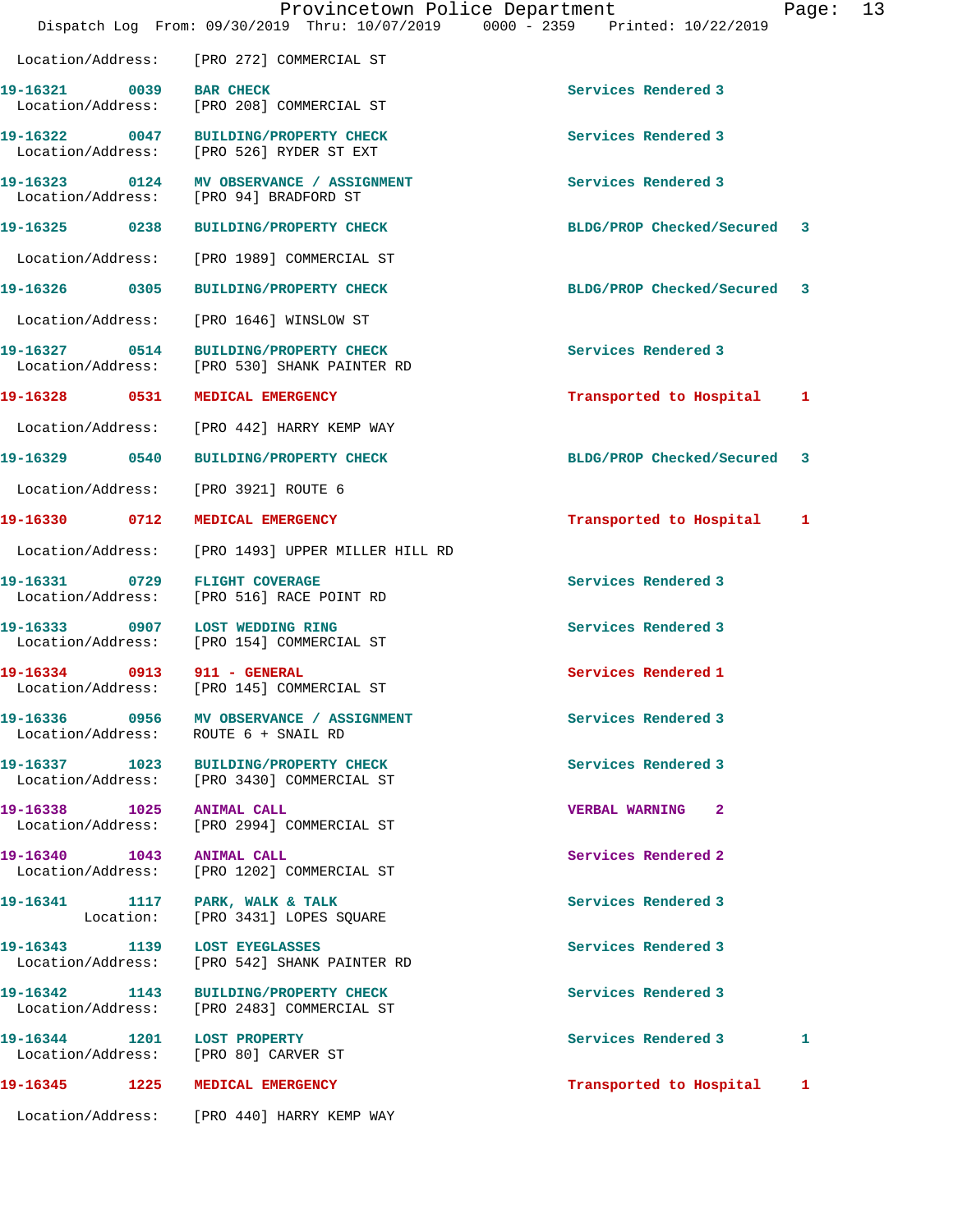|                                                    | Provincetown Police Department<br>Dispatch Log From: 09/30/2019 Thru: 10/07/2019 0000 - 2359 Printed: 10/22/2019 |                             | Page: 14 |  |
|----------------------------------------------------|------------------------------------------------------------------------------------------------------------------|-----------------------------|----------|--|
|                                                    | 19-16347 1351 LOST PROPERTY<br>Location/Address: [PRO 3431] COMMERCIAL ST                                        | Services Rendered 3         |          |  |
|                                                    | 19-16346 1358 BUILDING/PROPERTY CHECK<br>Location/Address: [PRO 2898] JEROME SMITH RD                            | Services Rendered 3         |          |  |
| 19-16348 1403 LOST PROPERTY                        | Location/Address: [PRO 3296] SHANK PAINTER RD                                                                    | Services Rendered 3         |          |  |
|                                                    | 19-16351 1546 BUILDING/PROPERTY CHECK                                                                            | BLDG/PROP Checked/Secured 3 |          |  |
|                                                    | Location/Address: [PRO 1952] COMMERCIAL ST                                                                       |                             |          |  |
| 19-16352 1624 ANIMAL CALL                          |                                                                                                                  | Referred to Other Agency 2  |          |  |
| Location/Address: PROVINCELANDS RD                 |                                                                                                                  |                             |          |  |
|                                                    | 19-16353 1917 PARK, WALK & TALK<br>Location/Address: [PRO 175] COMMERCIAL ST                                     | Services Rendered 3         |          |  |
|                                                    | 19-16354 1937 MEDICAL EMERGENCY<br>Location/Address: [PRO 3222] ALDEN ST                                         | PATIENT REFUSAL 1           |          |  |
|                                                    | 19-16357 2124 BUILDING/PROPERTY CHECK                                                                            | BLDG/PROP Checked/Secured 3 |          |  |
|                                                    | Location/Address: [PRO 1638] COMMERCIAL ST                                                                       |                             |          |  |
|                                                    | 19-16358 2133 BUILDING/PROPERTY CHECK                                                                            | BLDG/PROP Checked/Secured 3 |          |  |
|                                                    | Location/Address: [PRO 182] COMMERCIAL ST                                                                        |                             |          |  |
| 19-16359 2148 MV STOP                              | Location/Address: [PRO 750] BRADFORD ST                                                                          | VERBAL WARNING 3            |          |  |
| 19-16360 2203 MV STOP<br>Location/Address: ROUTE 6 |                                                                                                                  | VERBAL WARNING 3            |          |  |
|                                                    | 19-16362 2323 MV OBSERVANCE / ASSIGNMENT<br>Location/Address: CONWELL ST + ROUTE 6                               | Services Rendered 3         |          |  |
|                                                    | 19-16363 2325 MEDICAL EMERGENCY<br>Location/Address: [PRO 350] COMMERCIAL ST                                     | PATIENT REFUSAL 1           |          |  |
| For Date: $10/07/2019$ - Monday                    |                                                                                                                  |                             |          |  |
|                                                    | Location/Address: [PRO 3870] COMMERCIAL ST                                                                       | Services Rendered 3         |          |  |
|                                                    |                                                                                                                  | BLDG/PROP Checked/Secured 3 |          |  |
|                                                    | Location/Address: [PRO 106] COMMERCIAL ST                                                                        |                             |          |  |
|                                                    | 19-16366 0057 PARK, WALK & TALK<br>Location/Address: [PRO 433] RYDER ST EXT                                      | Services Rendered 3         |          |  |
| Location/Address:                                  | 19-16367 0114 MV OBSERVANCE / ASSIGNMENT<br>ROUTE 6 + SNAIL RD                                                   | Services Rendered 3         |          |  |
|                                                    | 19-16368 0133 BUILDING/PROPERTY CHECK<br>Location/Address: [PRO 2540] RACE POINT RD                              | Services Rendered 3         |          |  |
|                                                    | 19-16369 0150 MV OBSERVANCE / ASSIGNMENT<br>Location/Address: BRADFORD ST + BANGS ST                             | Services Rendered 3         |          |  |
|                                                    |                                                                                                                  | BLDG/PROP Checked/Secured 3 |          |  |
|                                                    | Location/Address: [PRO 569] WINSLOW ST                                                                           |                             |          |  |
|                                                    | 19-16371              0315       BUILDING/PROPERTY CHECK                                                         | BLDG/PROP Checked/Secured 3 |          |  |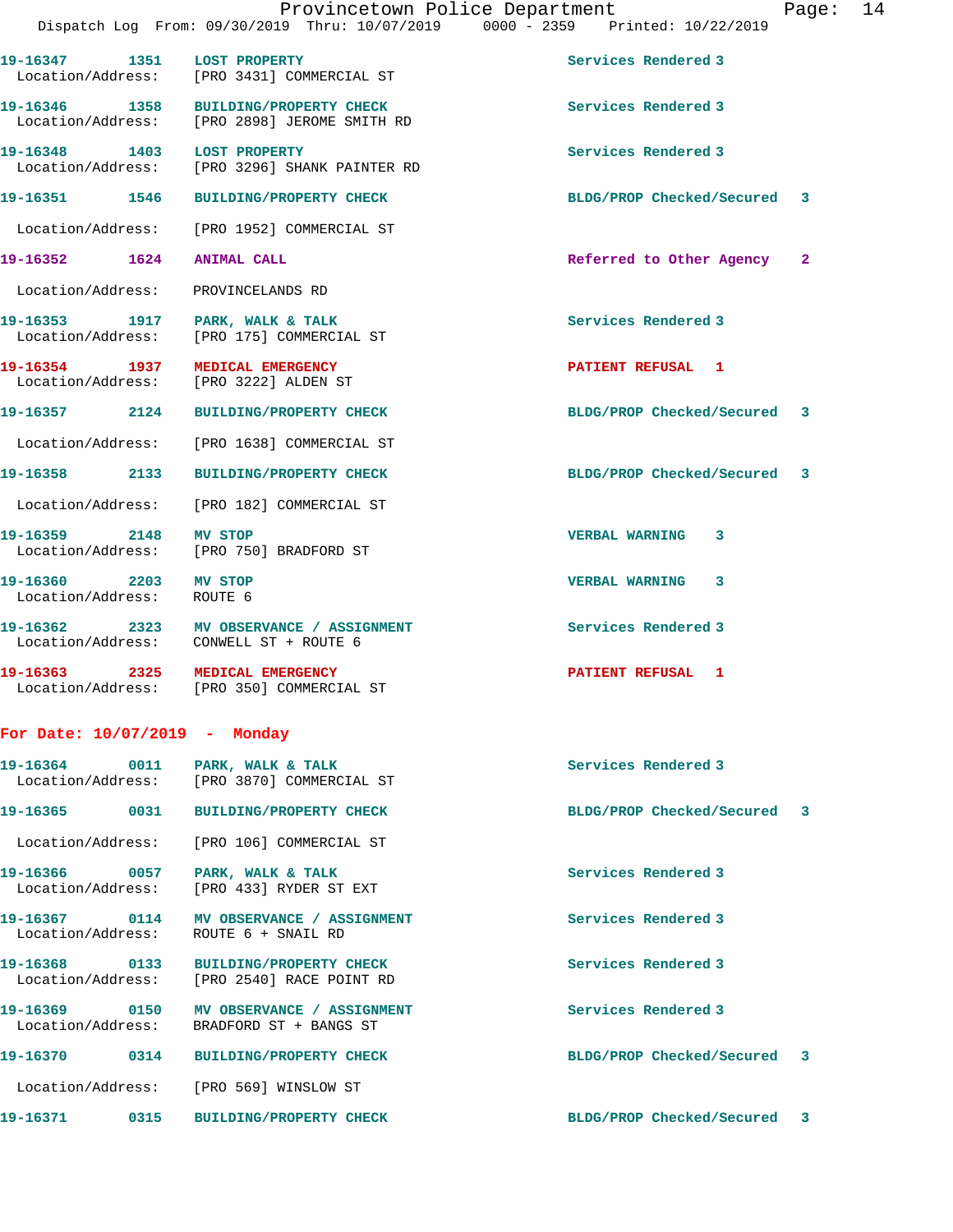|                         | Provincetown Police Department<br>Dispatch Log From: 09/30/2019 Thru: 10/07/2019 0000 - 2359 Printed: 10/22/2019 |                             | Page: 15 |  |
|-------------------------|------------------------------------------------------------------------------------------------------------------|-----------------------------|----------|--|
|                         | Location/Address: [PRO 3287] ROUTE 6                                                                             |                             |          |  |
|                         | 19-16373 0422 BUILDING/PROPERTY CHECK                                                                            | BLDG/PROP Checked/Secured 3 |          |  |
|                         | Location/Address: [PRO 440] HARRY KEMP WAY                                                                       |                             |          |  |
|                         | 19-16374 0510 BUILDING/PROPERTY CHECK                                                                            | BLDG/PROP Checked/Secured 3 |          |  |
|                         | Location/Address: [PRO 1952] COMMERCIAL ST                                                                       |                             |          |  |
| Location/Address:       | 19-16375 0519 MV OBSERVANCE / ASSIGNMENT<br>JEROME SMITH RD + SHANK PAINTER RD                                   | Services Rendered 3         |          |  |
|                         | 19-16376 0600 SERVICE CALL - POLICE<br>Location/Address: [PRO 516] RACE POINT RD                                 | Services Rendered 3         |          |  |
|                         | 19-16377 0623 911 - GENERAL<br>Location: [TRU] WATER                                                             | Services Rendered 1         |          |  |
|                         | 19-16378 0722 MV OBSERVANCE / ASSIGNMENT<br>Location/Address: ROUTE 6 + SNAIL RD                                 | Services Rendered 3         |          |  |
| 19-16379 0743 MV STOP   | Location/Address: [PRO 2521] ROUTE 6                                                                             | <b>VERBAL WARNING 3</b>     |          |  |
| 19-16380 0809 AT SCHOOL | Location/Address: [PRO 569] WINSLOW ST                                                                           | Services Rendered 3         |          |  |
|                         | 19-16382 0841 ANIMAL CALL                                                                                        | Referred to Other Agency 2  |          |  |
|                         | Location/Address: [PRO 2519] ROUTE 6                                                                             |                             |          |  |
| 19-16383 0842 COURT RUN | Location/Address: [PRO 542] SHANK PAINTER RD                                                                     | Services Rendered 3         |          |  |
|                         | 19-16384 0848 MEDICAL EMERGENCY                                                                                  | Transported to Hospital 1   |          |  |
|                         | Location/Address: [PRO 440] HARRY KEMP WAY                                                                       |                             |          |  |
| 19-16385 0924 MV STOP   | Location/Address: [PRO 2513] ROUTE 6                                                                             | VERBAL WARNING 3            |          |  |
| 19-16386 0926           | <b>MEDICAL EMERGENCY</b>                                                                                         | Transported to Hospital 1   |          |  |
|                         | Location/Address: [PRO 440] HARRY KEMP WAY                                                                       |                             |          |  |
| 19-16387 0934 MV STOP   | Location/Address: [PRO 2513] ROUTE 6                                                                             | VERBAL WARNING 3            |          |  |
|                         | 19-16388 0957 911 - GENERAL                                                                                      | Referred to Other Agency 1  |          |  |
|                         | Location/Address: [PRO 106] COMMERCIAL ST                                                                        |                             |          |  |
|                         | 19-16389 1050 MISSING PERSON                                                                                     | Transferred Custody         | 1        |  |
|                         | Location/Address: [PRO 537] SHANK PAINTER RD                                                                     |                             |          |  |
| 19-16390 1246           | <b>LOST SILVER PURSE</b><br>Location/Address: [PRO 3259] MACMILLAN WHARF                                         | Services Rendered 3         |          |  |
|                         | 19-16391 1312 MEDICAL EMERGENCY                                                                                  | Transported to Hospital 1   |          |  |
|                         | Location/Address: [PRO 943] HARRY KEMP WAY                                                                       |                             |          |  |
| Location/Address:       | 19-16393 1335 MV COMPLAINT<br>[PRO 878] CONANT ST                                                                | Services Rendered 2         |          |  |
|                         | 19-16392 1339 PARK, WALK & TALK<br>Location/Address: [PRO 105] COMMERCIAL ST                                     | Services Rendered 3         |          |  |
|                         | 19-16394 1413 BUILDING/PROPERTY CHECK                                                                            | BLDG/PROP Checked/Secured 3 |          |  |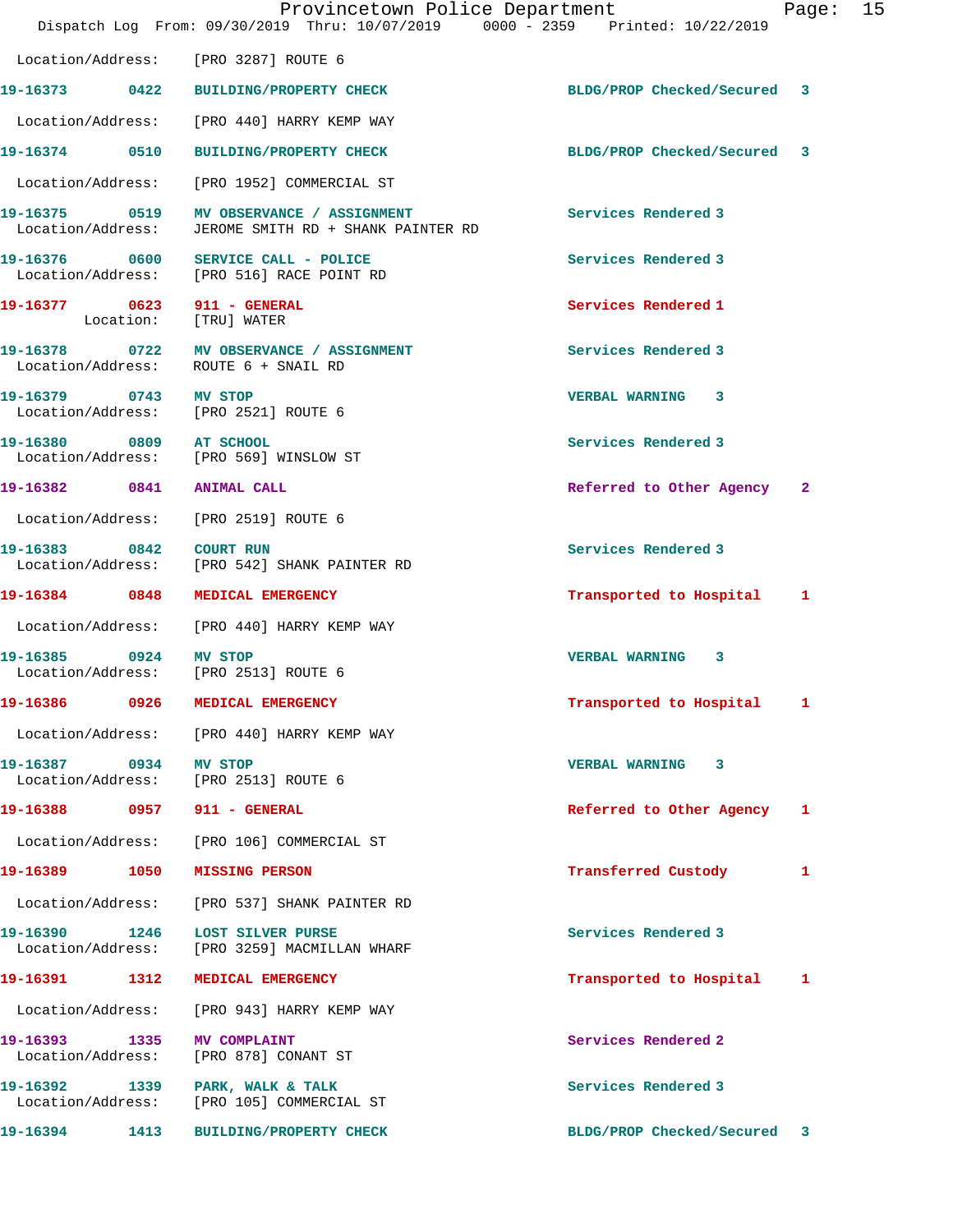|                                       | Dispatch Log From: 09/30/2019 Thru: 10/07/2019 0000 - 2359 Printed: 10/22/2019                   | Provincetown Police Department<br>Page: 16 |
|---------------------------------------|--------------------------------------------------------------------------------------------------|--------------------------------------------|
|                                       | Location/Address: [PRO 2489] BRADFORD ST                                                         |                                            |
| Location/Address: NICKERSON ST        | 19-16395 1414 HARASSMENT / THREATS                                                               | SPOKEN TO 2                                |
|                                       | 19-16396 1438 BUILDING/PROPERTY CHECK<br>Location/Address: [PRO 2898] JEROME SMITH RD            | Services Rendered 3                        |
|                                       | 19-16397 1455 SERVICE CALL - POLICE<br>Location/Address: [PRO 569] WINSLOW ST                    | Services Rendered 3                        |
| 19-16398 1520 MV HIT & RUN            | Location/Address: [PRO 3222] ALDEN ST<br>Refer To Accident: 19-85-AC                             | SPOKEN TO 2                                |
|                                       | 19-16399 1536 MEDICAL EMERGENCY                                                                  | Transported to Hospital 1                  |
|                                       | Location/Address: [PRO 440] HARRY KEMP WAY                                                       |                                            |
| 19-16400 1541 LOST PROPERTY           | Location/Address: [PRO 542] SHANK PAINTER RD                                                     | Services Rendered 3                        |
|                                       | 19-16401 1555 BUILDING/PROPERTY CHECK                                                            | BLDG/PROP Checked/Secured 3                |
|                                       | Location/Address: [PRO 519] RACE POINT RD                                                        |                                            |
|                                       | 19-16402 1607 MEDICAL EMERGENCY                                                                  | Transported to Hospital 1                  |
|                                       | Location/Address: [PRO 440] HARRY KEMP WAY                                                       |                                            |
| Location/Address: HARRY KEMP WAY      | 19-16403 1614 MV OBSERVANCE / ASSIGNMENT                                                         | Services Rendered 3                        |
| 19-16405 1619 MV STOP                 | Location/Address: [PRO 747] BRADFORD ST                                                          | VERBAL WARNING 3                           |
|                                       | 19-16404   1626   MV   OBSERVANCE / ASSIGNMENT<br>Location/Address:   BANGS   ST + BRADFORD   ST | Services Rendered 3                        |
| 19-16406 1649 MV STOP                 | Location/Address: [PRO 1886] BRADFORD ST                                                         | <b>VERBAL WARNING 3</b>                    |
| 19-16407<br>1721<br>Location/Address: | PROPERTY DAMAGE<br>HOWLAND ST + BRADFORD ST                                                      | 3<br>SPOKEN TO                             |
|                                       | 19-16408 1736 PARK, WALK & TALK<br>Location/Address: [PRO 105] COMMERCIAL ST                     | Services Rendered 3                        |
| 19-16409 1747                         | MEDICAL EMERGENCY                                                                                | Transported to Hospital<br>1               |
| Location/Address:                     | [PRO 2645] SHANK PAINTER RD                                                                      |                                            |
| 19-16411 1822<br>Location/Address:    | <b>BUILDING/PROPERTY CHECK</b><br>[PRO 2483] COMMERCIAL ST                                       | Services Rendered 3                        |
|                                       | 19-16412 1833 MV OBSERVANCE / ASSIGNMENT<br>Location/Address: [PRO 3440] ROUTE 6                 | Services Rendered 3                        |

19-16413 1843 MV OBSERVANCE / ASSIGNMENT **Services Rendered 3** Location/Address: ROUTE 6

**19-16414 1850 MV STOP VERBAL WARNING 3**  Location/Address: [TRU 95] ROUTE 6

Location/Address: [PRO 440] HARRY KEMP WAY

**19-16416 1912 MV STOP VERBAL WARNING 3**  Location/Address: [PRO 2479] ROUTE 6

19-16415 1906 MEDICAL EMERGENCY **19-16415** 1906 1906 MEDICAL EMERGENCY